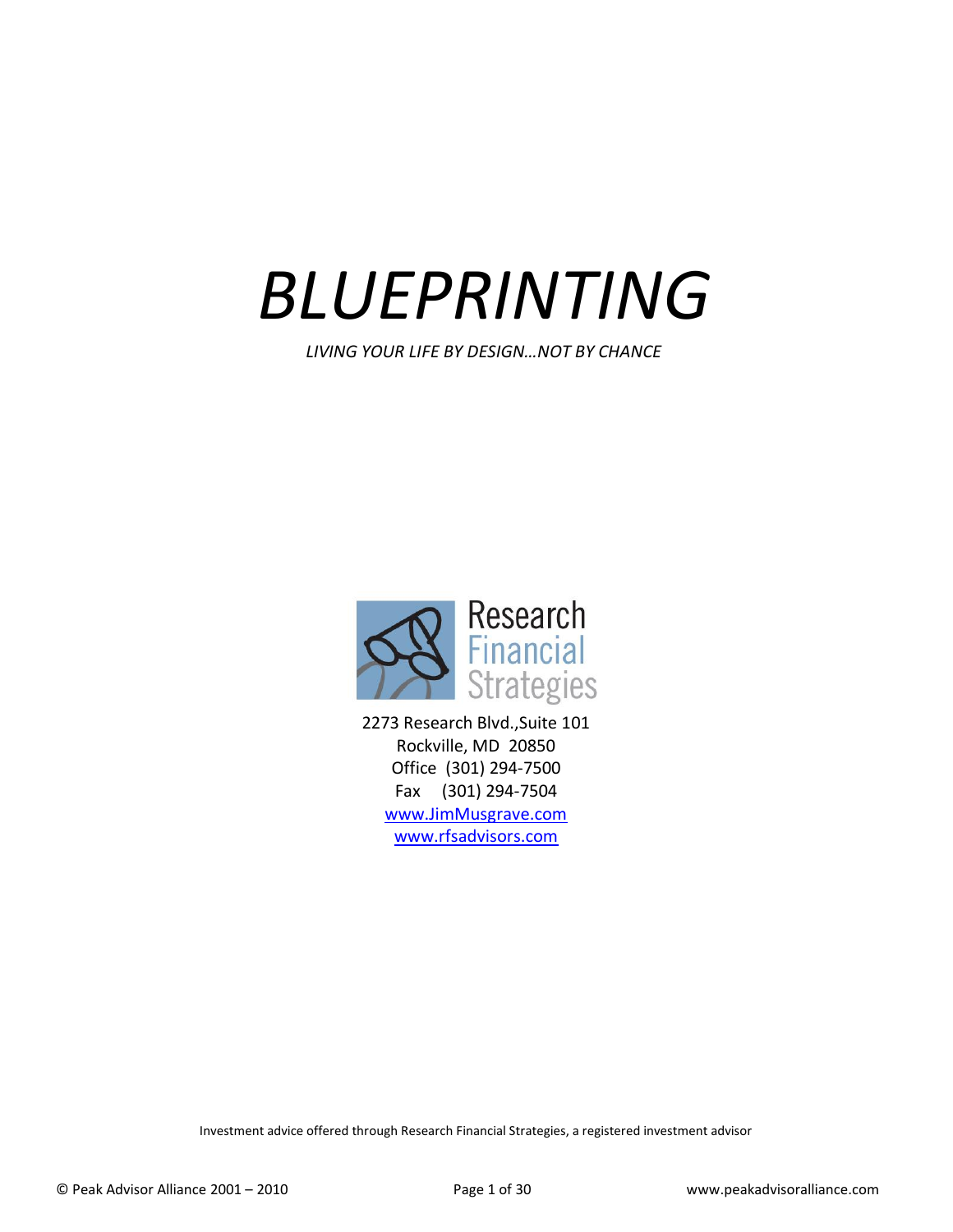## Step #1 – Identify What You Value Most

All people have certain principles and values they believe in and live by. These are the innermost beliefs that distinguish who we are and how we conduct ourselves. Values are things that are very important to us. They include such aspects of life as family, health, career, and spirituality. Having strong convictions about what we value and keeping them front and center in our lives keeps us balanced and focused on the most important things. In the long run, focusing on what you value, coupled with solid principles, will help you live a fulfilling life that is far more satisfying than any short-term gain from compromising.

Having these strong convictions benefits you in other ways, too. In times of indecision, you can turn to your guiding values. They will frequently give you the framework for making tough decisions. When you're unhappy, you can turn to your values and see if you're leading a life that is consistent with your beliefs. When you're underachieving, you can turn to your values and gain the motivation to make the extra effort.

#### **Decision Making:**

Have you ever had trouble making a decision? In business and in life, we have to make decisions all the time. Many of them involve "gray" areas where more than one solution will work. Indecisiveness results when you are not clear on your values. Once you bring clarity to your values, making decisions becomes easy.

#### **Happiness:**

Far too many people in our society go through life without zest and enthusiasm. Frequently, this is because they are doing things and being things that are not congruent with who they are. The result can be burnout, depression, and ineffectiveness. The key is to check what is important to you and then make sure your life is in synch with that.

#### **Achievement:**

Some of the greatest fulfillment in life has come from people who felt so strongly in their values that they were willing to devote their lives, and in some cases, sacrifice their lives, to live them. The key is to feel so strongly about your values that you are motivated to take action and live by them. Having conviction about something you value, and then committing to living by it every single day, will go a long way toward igniting your relentless burning desire.

*Values*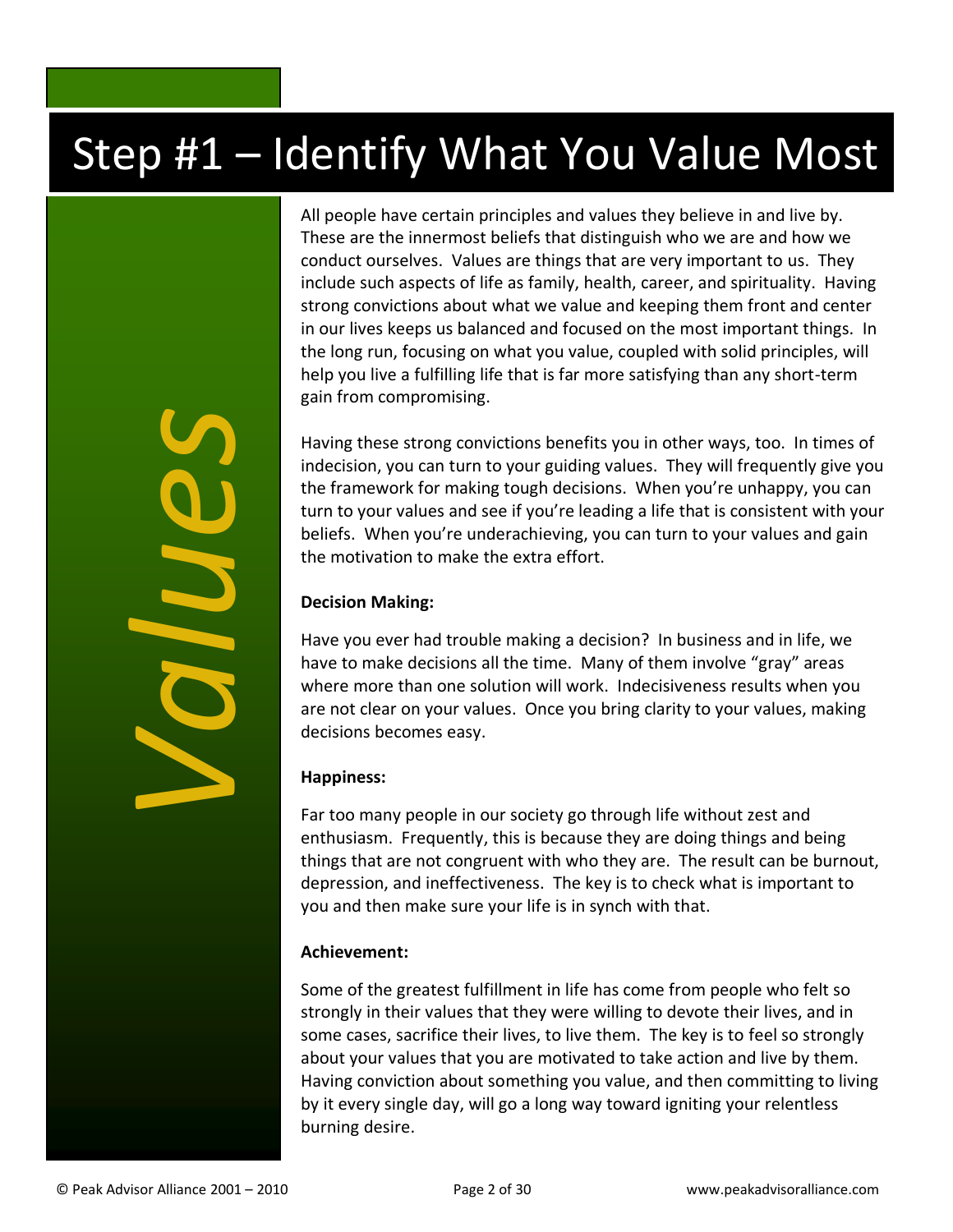# Identify What You Value Most

In this exercise, you'll identify what you value most in life and then rank them from most important to least important. Examples that might appear on your list include:

Family – Health – Spiritual Fulfillment – Love – Relationships – Generosity – Adventure – Achievement – Passion – Creativity – Leaving a Legacy – Fun/Happiness – Positive Attitude – Learning – Helping Others – Simplicity – Financial Security – Peace of Mind – Respect – Gratitude – Abundance – Compassion – Faith – Growth – Honesty – Integrity – Kindness – Selflessness – Significance – Vitality – Wisdom – Intimacy – Security – Peace

**Directions:** List at least six things you value most in life and then rank them in order of importance. Then, indicate the actual percentage of time you spend living and supporting these values.

#### **Things I value most in life are:**

| Value | Rank | % of Time |
|-------|------|-----------|
|       |      |           |
|       |      |           |
|       |      |           |
|       |      |           |
|       |      |           |
|       |      |           |
|       |      |           |
|       |      |           |
|       |      |           |
|       |      |           |
|       |      |           |
|       |      |           |
|       |      |           |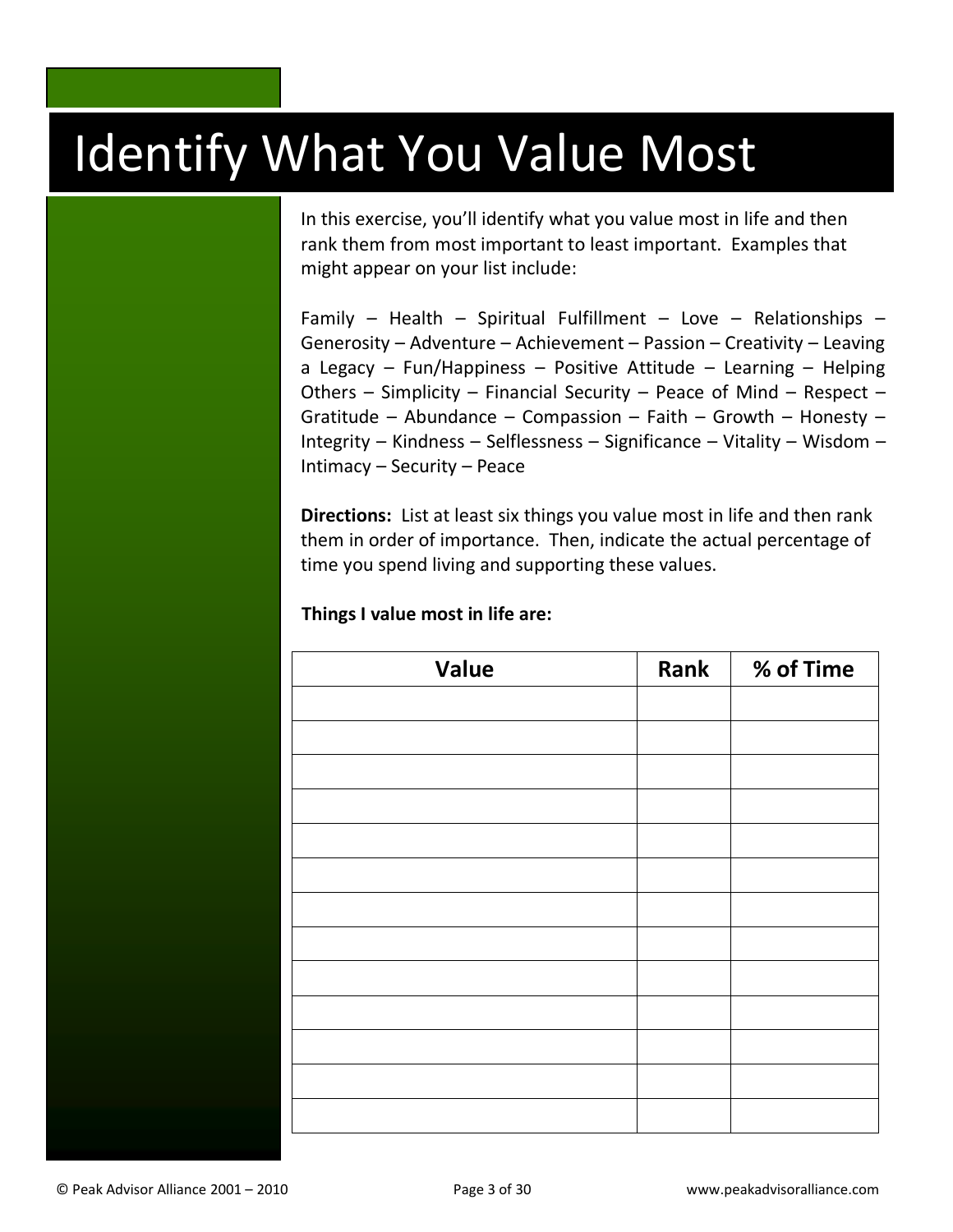# Identify What You Value Most

Take a close look at your list. Are you spending a lot of time living and supporting your values?

Remember: values are not some fluffy ideal. They need to be fundamental to who you are as a human being. With that said, some of your values may change over time due to changing circumstances in your life. What's important to you today may not be as important to you five years from now. Consequently, it's important to review your values on a regular basis to make sure they are still important to you.

To get more focused on your values, restate your top six values in the chart below, then list one key action you can implement that will help you more fully integrate that value into your life. For example, let's say health is one of your top six values. Here's how that line on the chart might look:

| Value     | Action to integrate it more fully into my life     |
|-----------|----------------------------------------------------|
| 1. Health | Exercise at least 30 minutes a day, 5 days a week. |

Now complete the full chart:

| Value | Action to integrate it more fully into my life |
|-------|------------------------------------------------|
| 1.    |                                                |
| 2.    |                                                |
| 3.    |                                                |
| 4.    |                                                |
| 5.    |                                                |
| 6.    |                                                |

You'll refer to this chart a little later as you work on developing your goals. Long term, to keep your values top of mind, review this list on a regular basis.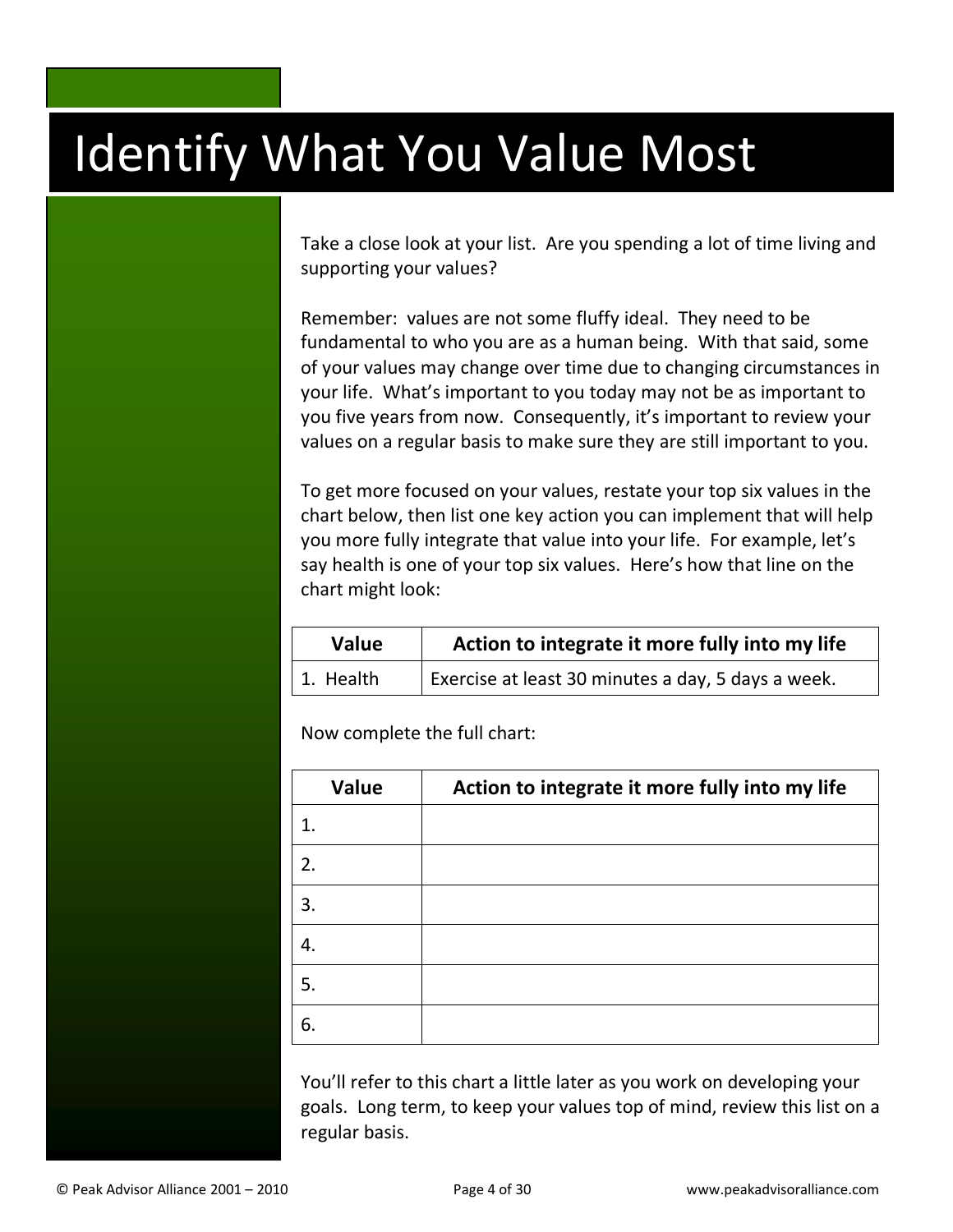### Step #2 – Find Your Meaningful Purpose

*Purpose*

We all have certain desires and pursuits in life such as ensuring our security and caring for loved ones. But, when we move beyond the day-to-day pursuits of life, what moves you? What causes you to jump out of bed in the morning feeling refreshed and ready to tackle the day's challenges? What higher purpose calls you? What is something larger than yourself that inspires you? What can you do that uses all your skills, talents, and interests, and that benefits the world?

Without meaningful purpose, we simply go through the motions of daily life. We respond to the alarm clock, we go to work, we solve the day's problems, we eat, we relax, we spend a few minutes with the family, we go to bed, and then we wake up and do it all over again. We could do that for 50 years and then look back on what we've accomplished and be sadly disappointed at how much time we spent accomplishing so little. Each of us is capable of making a very positive impact in the life we live.

For many people, being a loving spouse and raising great kids is a huge accomplishment, and they should be rightfully proud of that. Meaningful purpose goes a step beyond and transcends what we do for ourselves and our immediate family. Meaningful purpose reaches out to the world around us and infuses life with the special gifts that each of us have inside.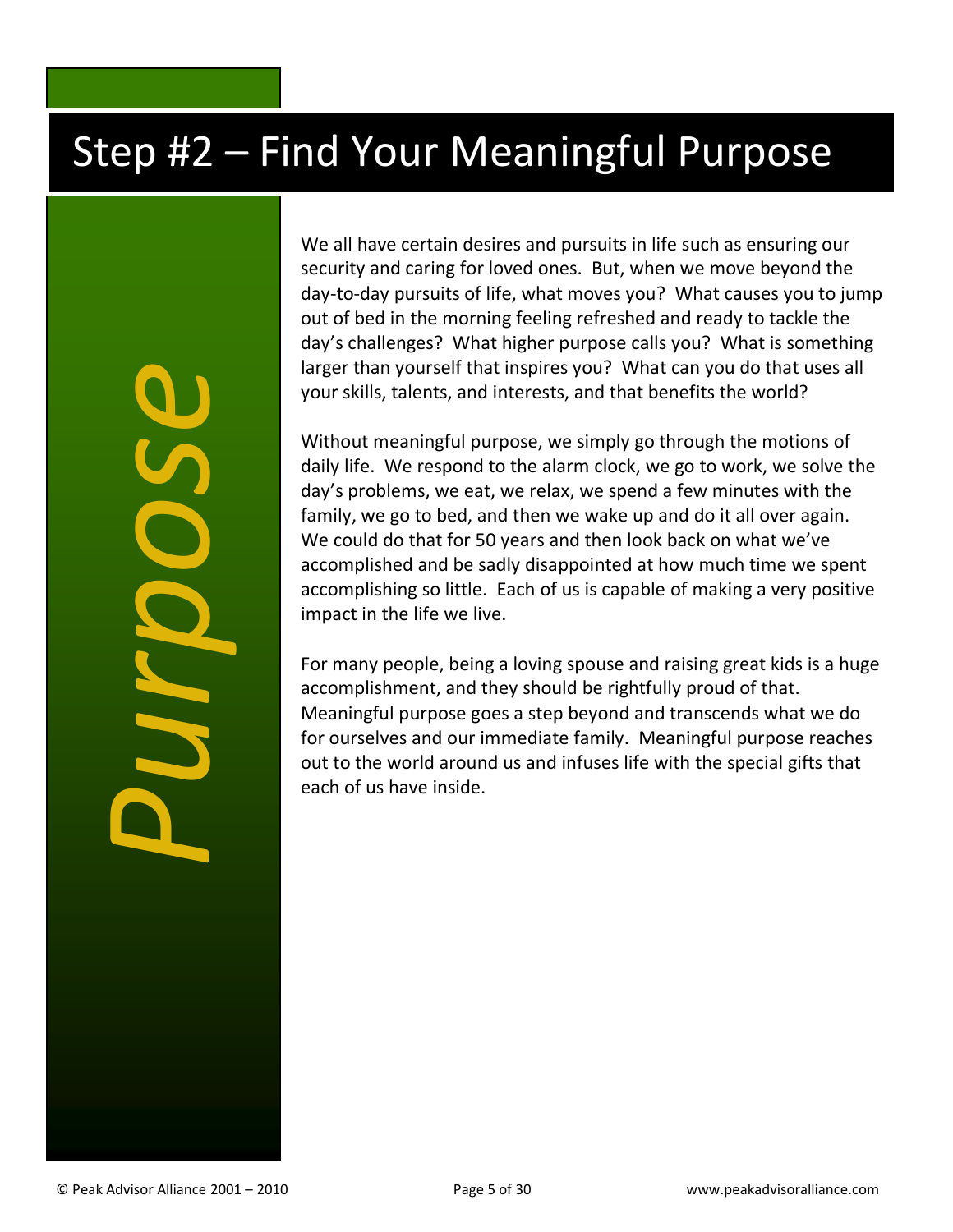The following exercise is designed to help you identify, unlock, and pursue your meaningful purpose so the world can benefit from your unique gifts. Below are a series of questions and your objective is to reflect on them, write your response, and then consciously decide how you are going to move forward living your life with meaningful purpose.

1. Are you committed to finding your meaningful purpose in life and, if so, what has happened in your life that now makes you ready?

2. What are your unique gifts, i.e., what do you do extremely well?

3. What do you most value in life? (Restate your top values from Step #1)

4. What activities are you most passionate about? For example, what gives you a great feeling of satisfaction and fulfillment?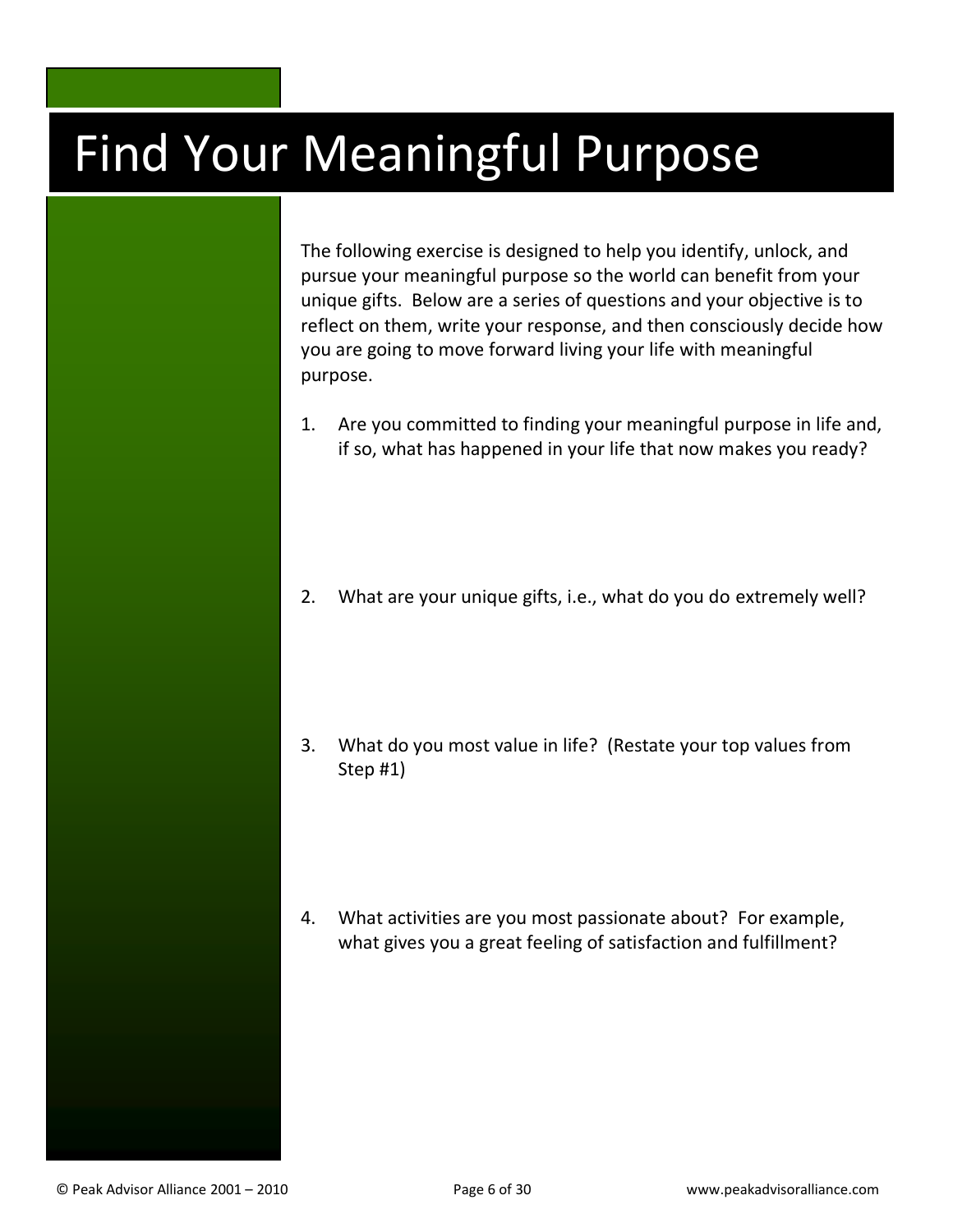5. What social issues are you so passionate about that you would write an editorial in your local newspaper advocating your position?

5. Given a choice, do you prefer to help people by rolling up your sleeves and pitching in, or do you prefer a more behind the scenes role? Give examples of the types of activities you like to do based on your response.

6. When you feel empty and directionless in life, what is missing in your life during those times that is causing you to feel that way?

7. How are you nourishing your soul spiritually?

8. Is your spouse/significant other supportive in your desire to more fully live your meaningful purpose? If not, how are you reconciling that?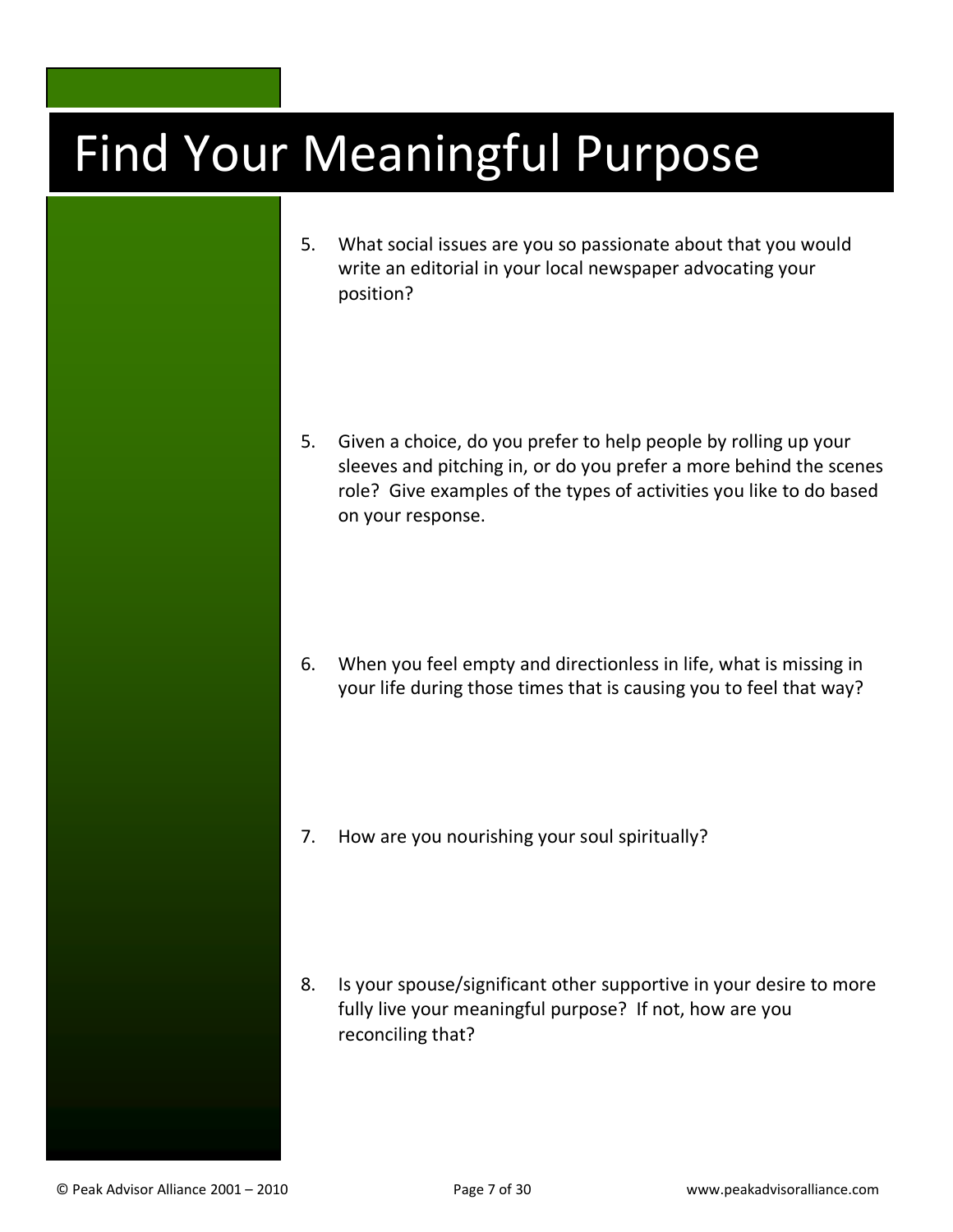10. How do you go about making an important decision about your life direction? Is it made from a surface level, or do you have a way of checking into your soul? Do you have a confidant that you can share your thoughts with who can help guide you?

11. Do you view a lack of money as an impediment to fully realizing your meaningful purpose? If so, what are some creative ways that you can get past this issue?

- 12. If you live your life with meaningful purpose, how will the world be a better place?
- 13. How will you know that you are living your life with meaningful purpose?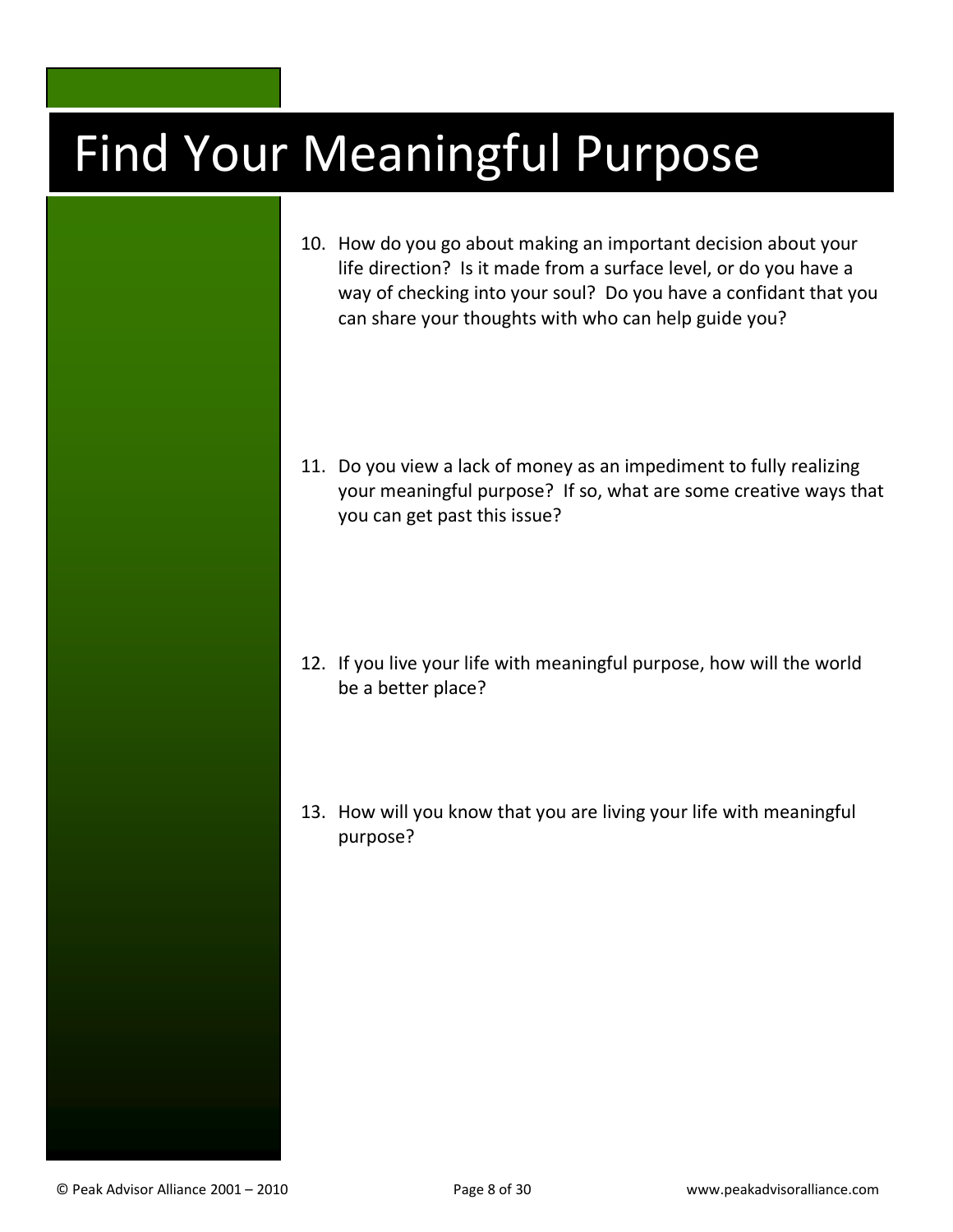**"Find a purpose in life so big it will challenge every capacity to be at your best."**

> **David O. McKay**

Based on your answers to the previous questions, take some time now to jot down your thoughts on what your purpose in life may be. Granted, this is a tall order, but you have to start somewhere. Make some notes, then set it aside for a while and let it sink in. Revisit what you wrote and see if it still feels congruent. Continue this process until you come to the "aha" moment and you know you've got it!

#### **MEANINGFUL PURPOSE NOTES**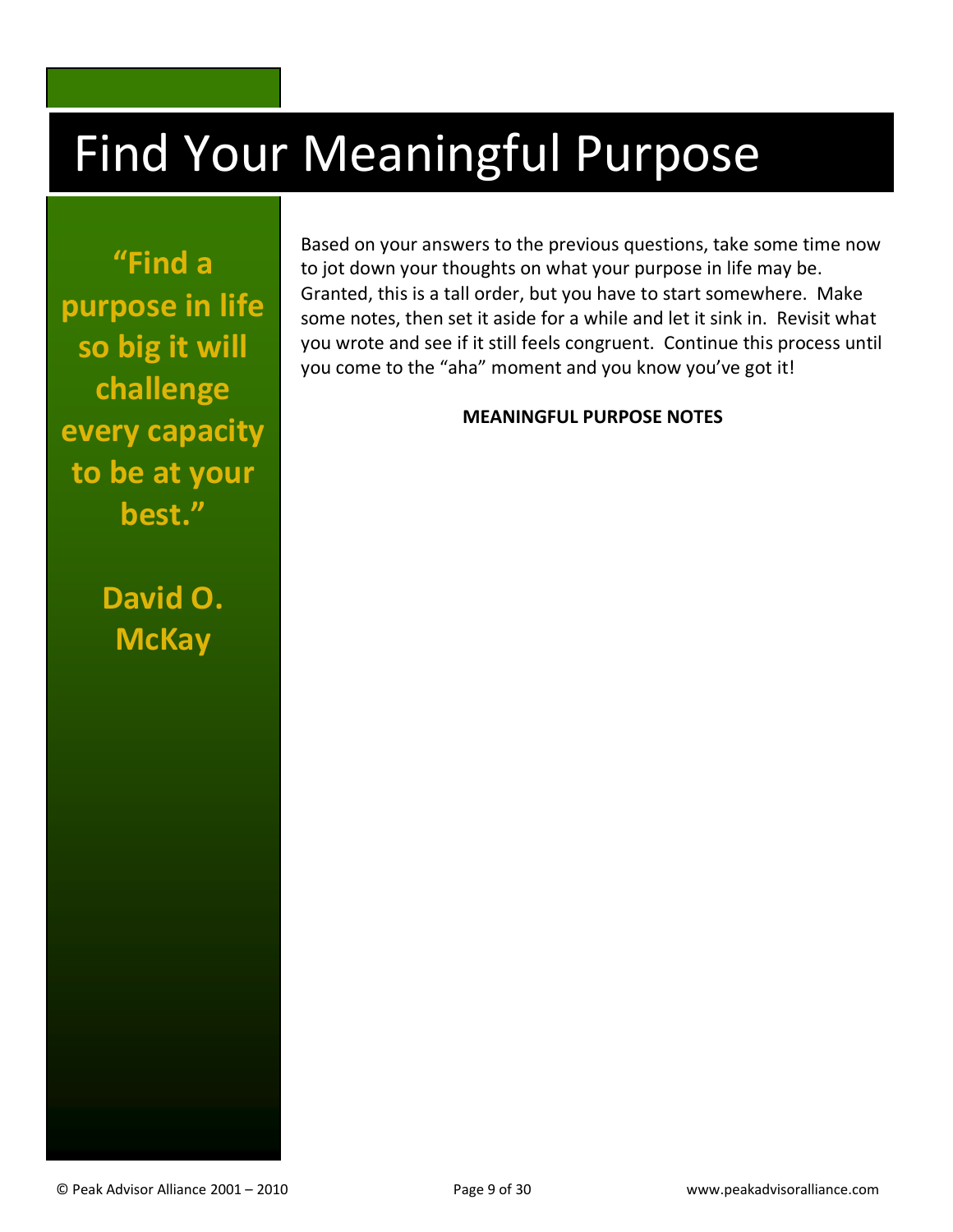# *Blueprinting Exercises*

*\_\_\_*

 *Create a Compelling Vision of Your Future*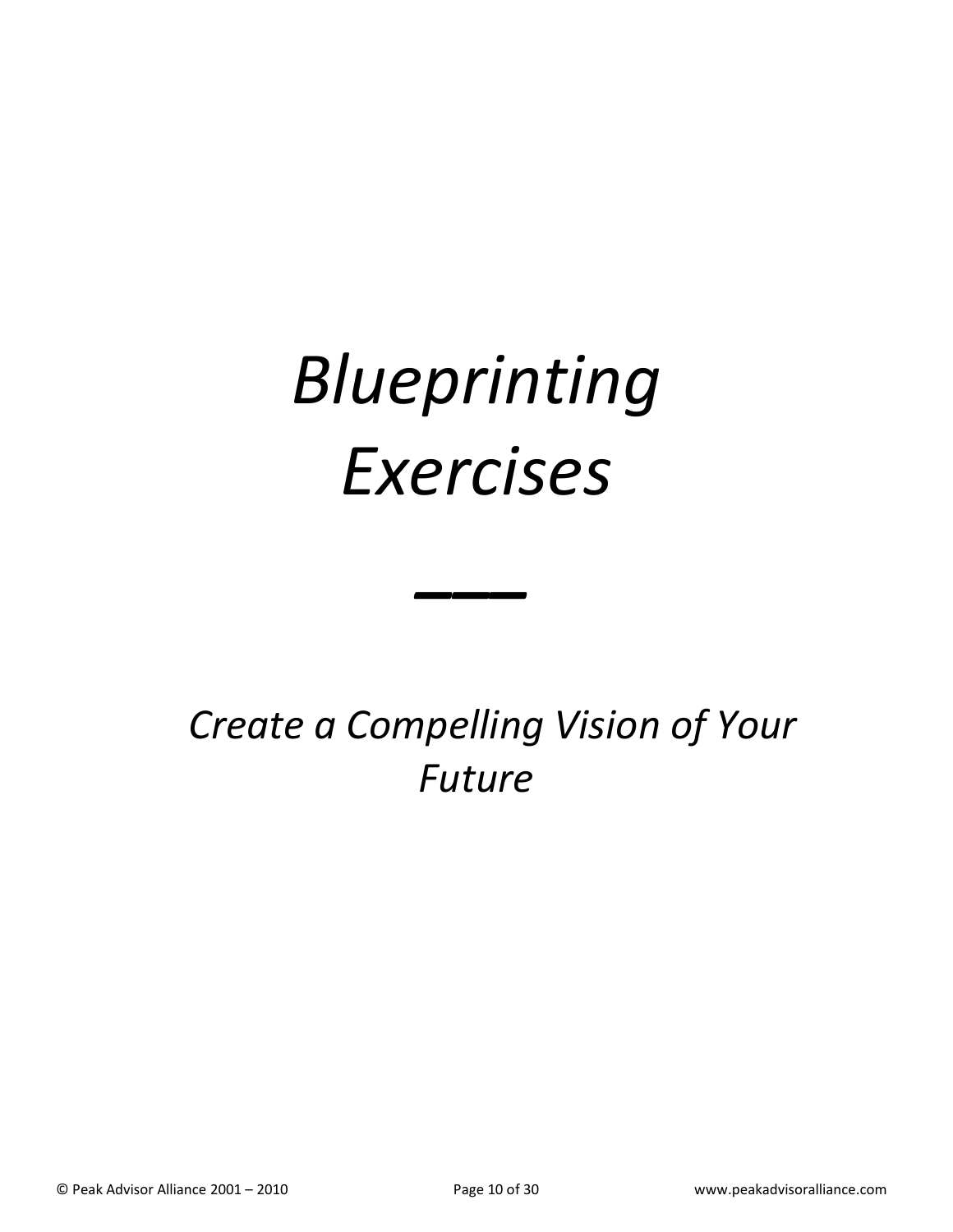#### Step #3 – Create a Compelling Vision of Your Future

*Vision*

There's an old saying, "If you don't know where you're going, any road will get you there." That's a recipe for mediocrity. People of great achievement know exactly where they're going and they take the necessary steps to get there. But, where is "there" for you?

"There" is your ideal future scenario. This is the dream life and dream business you would create if you had absolutely no constraints and could simply wave a magic wand and make it happen. It's your vision for your environmental surroundings, the people you associate with, what you spend your time doing, and what you want to accomplish. It's different for everybody. For example, perhaps you want to be successfully self-employed, working from home, and living in the mountains. Or, perhaps you want to work for a non-profit organization that speaks to your heart and live near your children and grandchildren. It can be anything, but it must be something and it must be clearly defined. It must include tangibles so you can see it, feel it, touch it, smell it, and hear it so you can get all your senses involved in helping you drive toward it.

Your vision must be compelling. It must be something that motivates you to jump out of bed in the morning and get working. Your vision is what will sustain you when the going gets tough and you face major obstacles. To develop it, disengage from the present and position yourself in a future with unlimited possibilities. Eliminate your limiting beliefs and think big. With this frame of mind, you can develop a vision that propels you to success, contribution, and happiness far beyond what you've ever imagined.

The key to your compelling vision is to create one that motivates you to take action and that helps you persevere even when times are difficult. Here's an example of a compelling vision of the future:

"I enthusiastically jump out of bed every morning full of love for God, family, friends, and life. I am a husband my wife is proud of, a father my children look up to, and a friend people count on.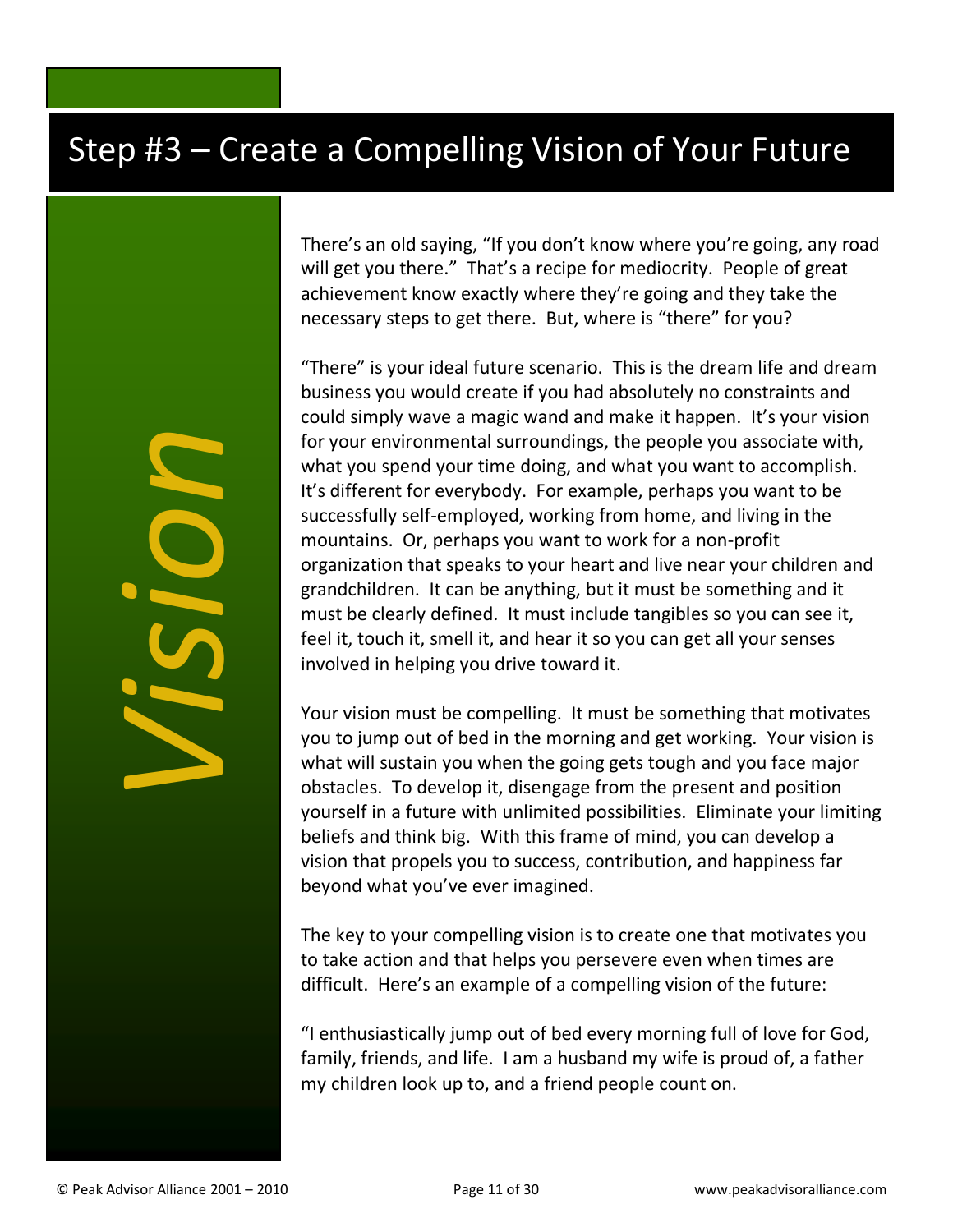#### Step #3 – Create a Compelling Vision of Your Future

My family is financially secure, physically fit, and emotionally close. We live in a comfortable home on one acre with a postcard-perfect view of the Pacific Ocean. Our home is light and airy with crisp ocean breezes blowing through. Pictures of my family and special moments in our life line the walls. The sound of grandchildren fills the house. As I look out the window, I see waves lapping the shore, seals playing on the rocks, and surfers hanging ten.

My days are spent helping the people around me reach their fullest potential. I do this by meeting with my top clients, guiding them in reaching their dreams and aspirations, and communicating my wisdom through my life planning website. My financial success enables me to be a reverse tither and I give away 90% of my income and live on 10%. My schedule is flexible and I spend several hours a week mentoring disadvantaged children. For recreation, my wife and I travel the world, visit our kids and grandkids, read, and take time to enjoy the beauty of the great outdoors.

When I go to bed at night, I sleep soundly knowing that I helped make the world a little better than it was when I woke up."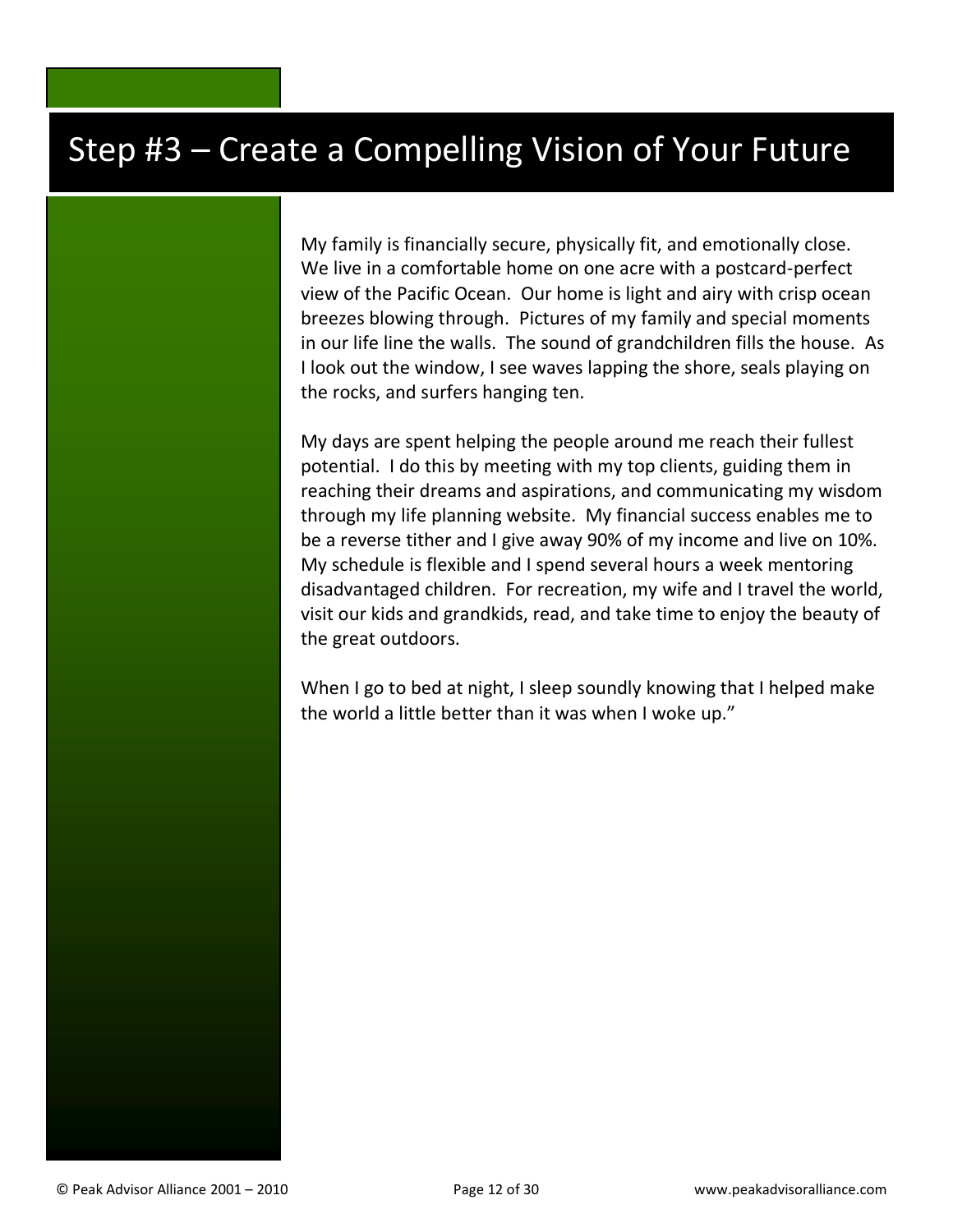In this exercise, you'll paint a picture of your compelling vision.

**Directions:** Don't hold back. Finish each statement as accurately and completely as possible. This is your future, so make it a great one!

**My ideal working environment is…**

**The relationships I want to surround myself with include…**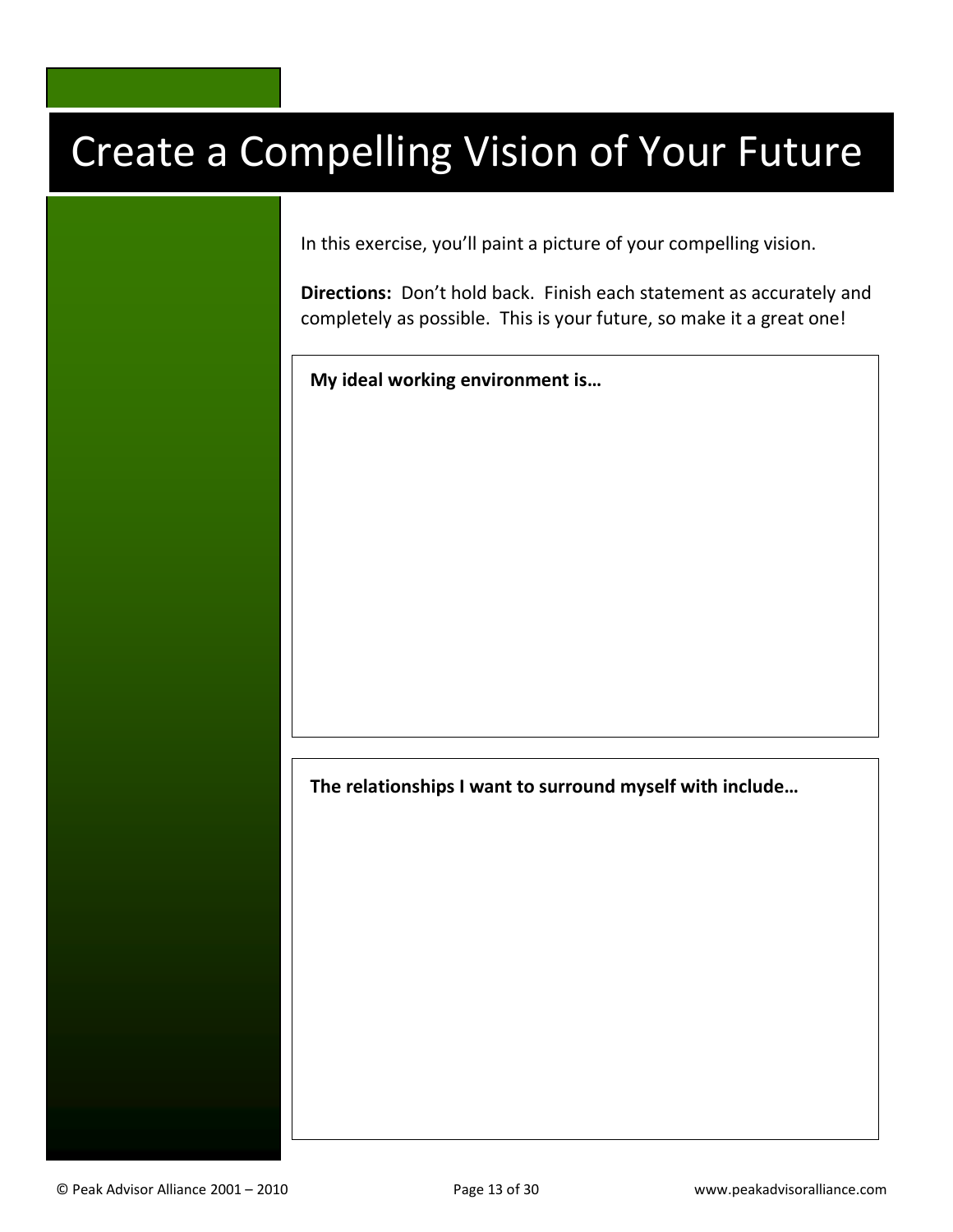**I want to spend my days working on…**

**If I wasn't so afraid, I would…**

**My life will not be complete unless I…**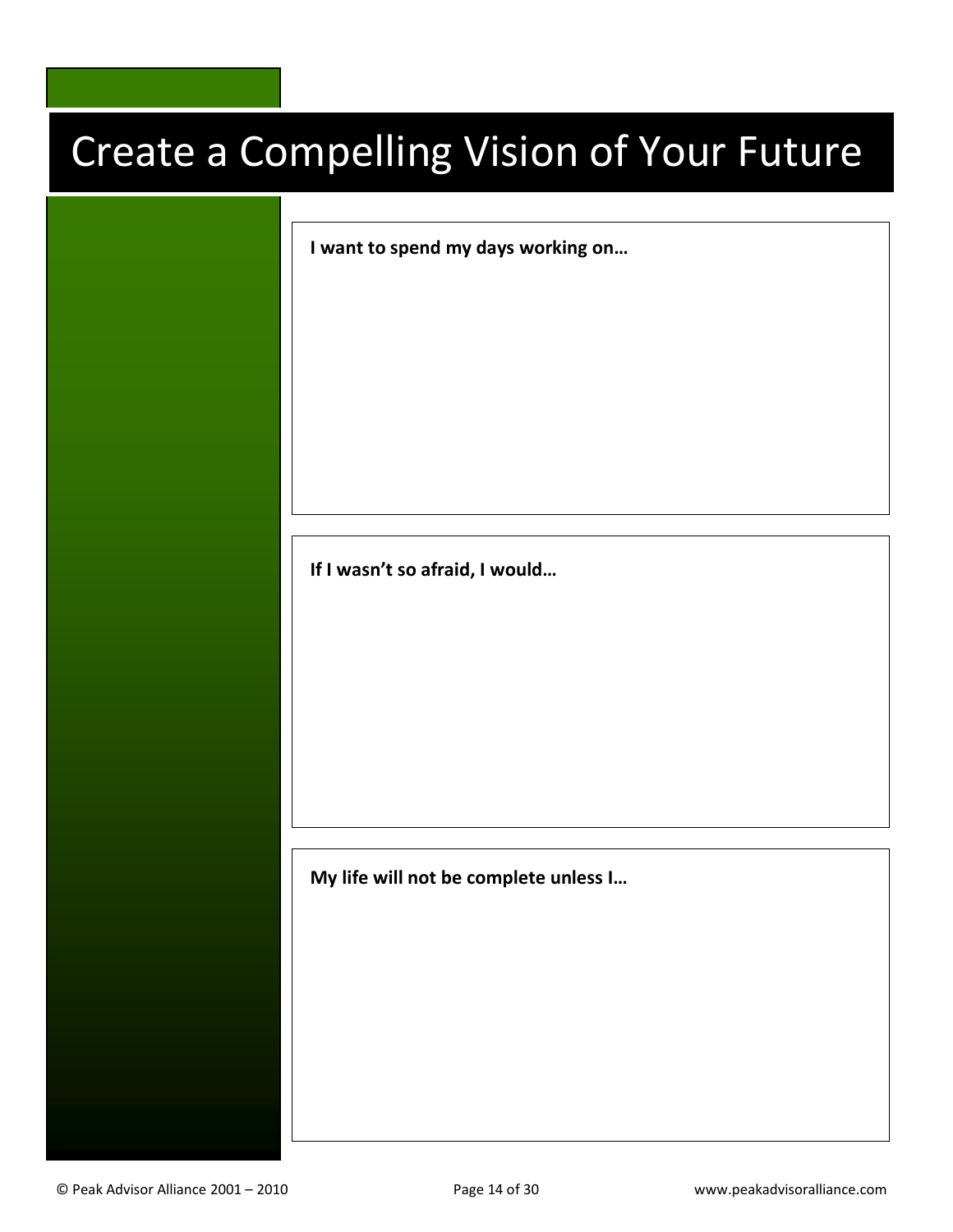**If I knew for certain that I would die peacefully in either 14 days or 14 weeks (and I didn't know which of these two dates I would die), I would do the following in the next 14 days…**

**And I would do the following in the remaining 12 weeks (assuming I live that long)…**

**If I had all the money I ever needed, I would spend the rest of my life…**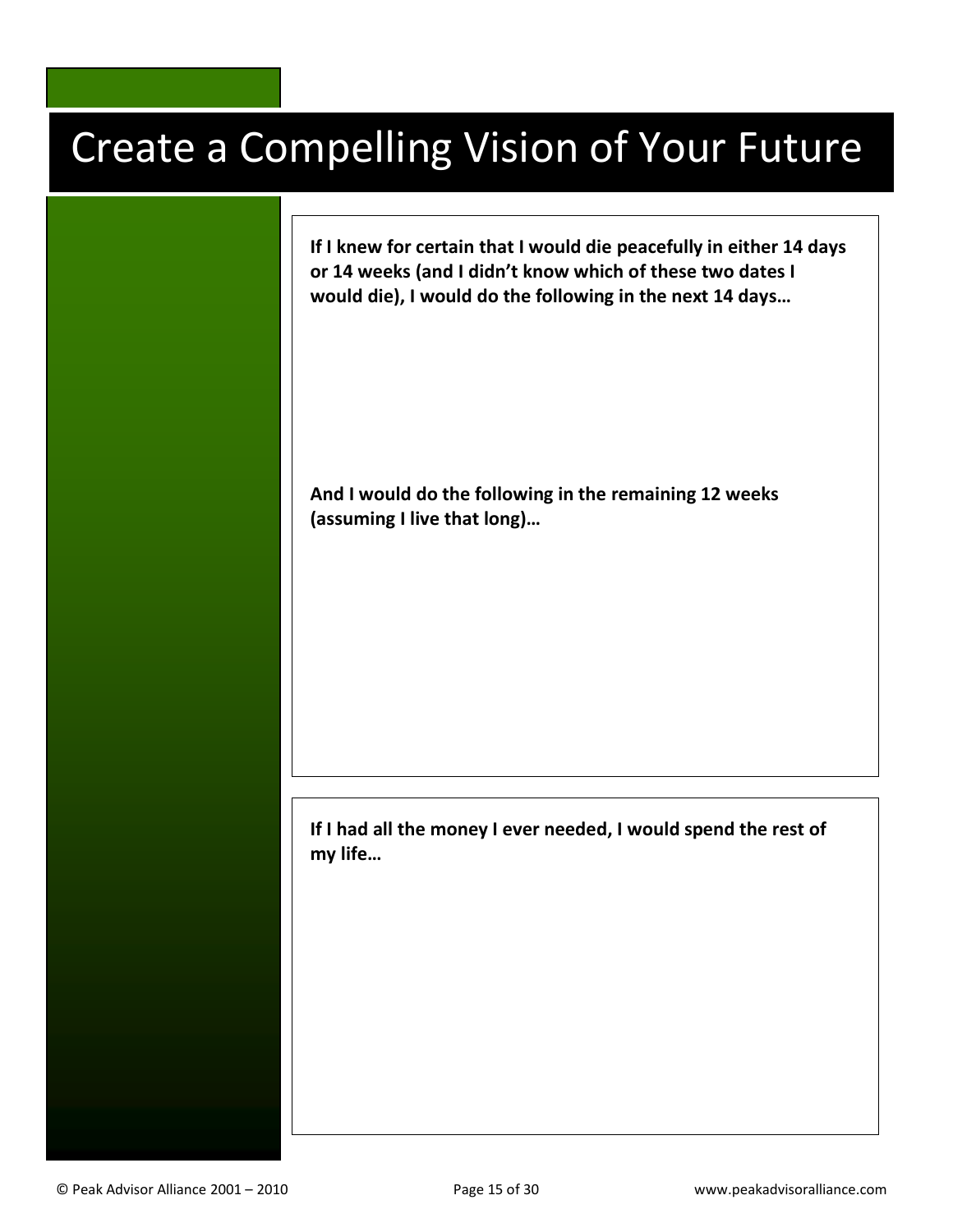**I want people to remember me by saying I was…**

**My most memorable experiences include…**

**The part of my weekly routine that I look forward to is…**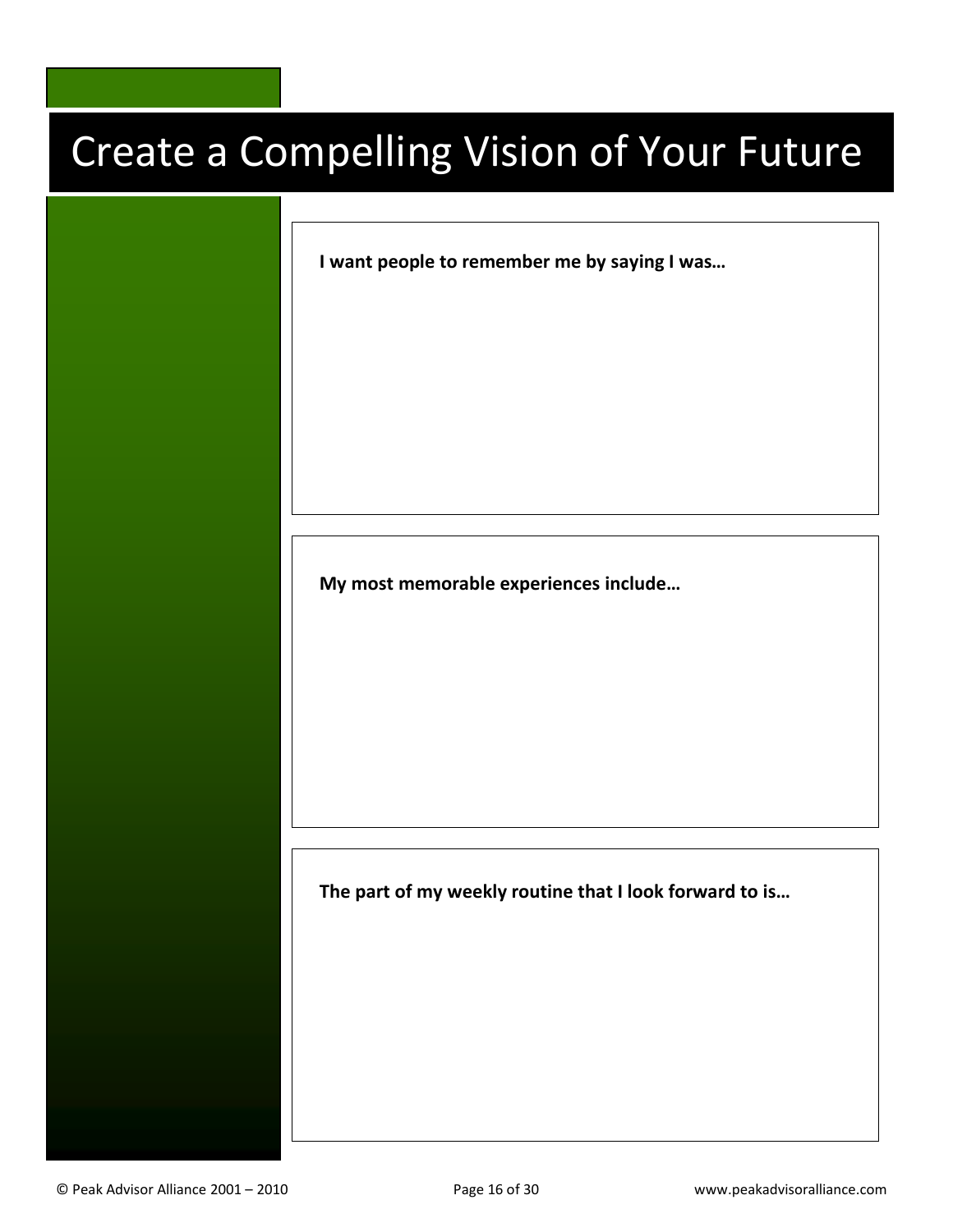**I feel alive and energetic after I have just…**

**The community/world issue that I feel most strongly about is…**

**It may seem impossible today, but my life would dramatically improve if…**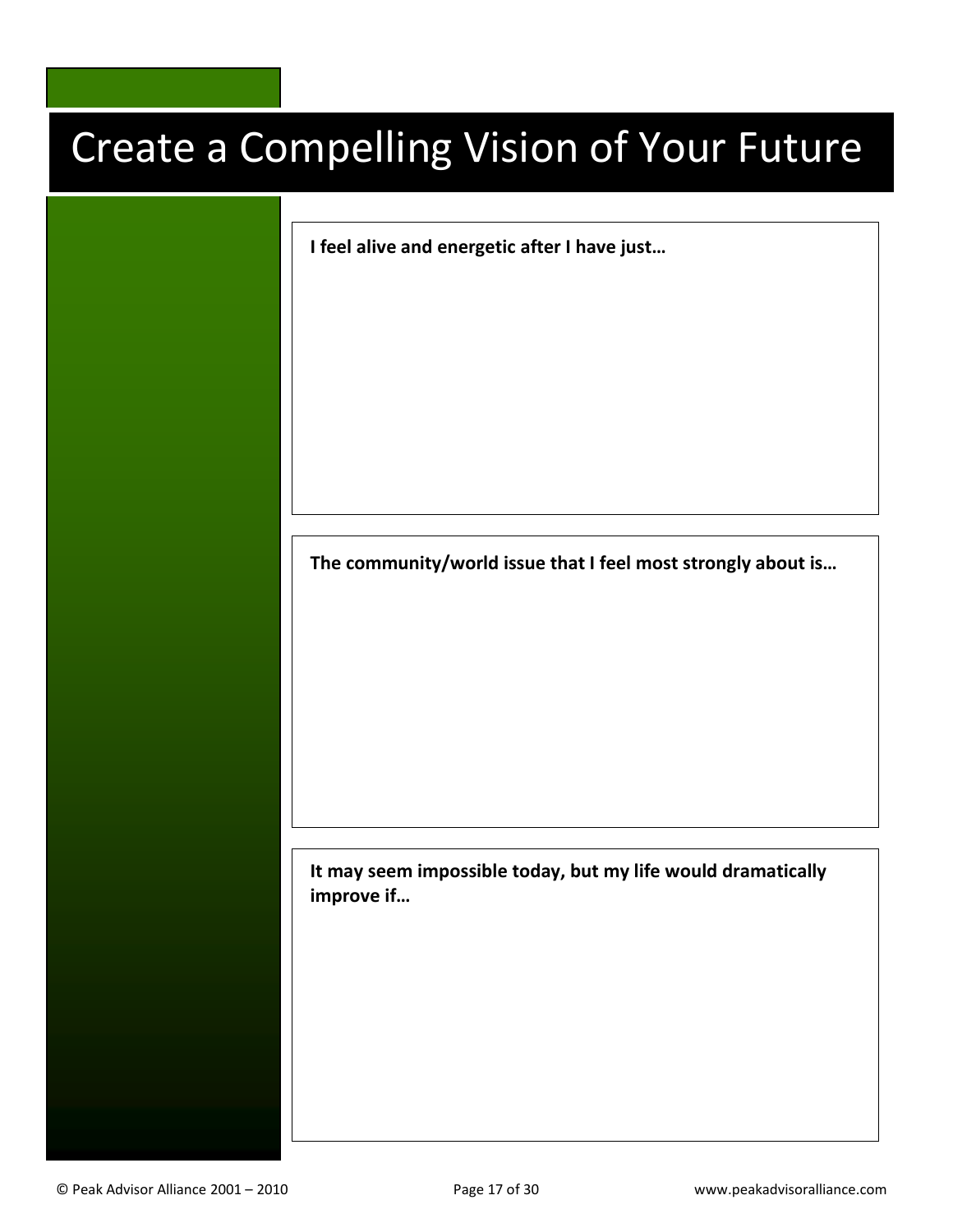# Put It All Together

Review how you finished all the previous statements. From this, use the following outline to write a compelling vision that motivates you to take action and that gives you great excitement from just thinking about it.

| My compelling vision is to |
|----------------------------|
| Surround myself with       |
| Live in                    |
| Spend my days              |
| Accomplish                 |
|                            |

Once you create a compelling vision that gives you goose bumps, review it on a daily basis to continue hardwiring it into your life so it will keep inspiring you.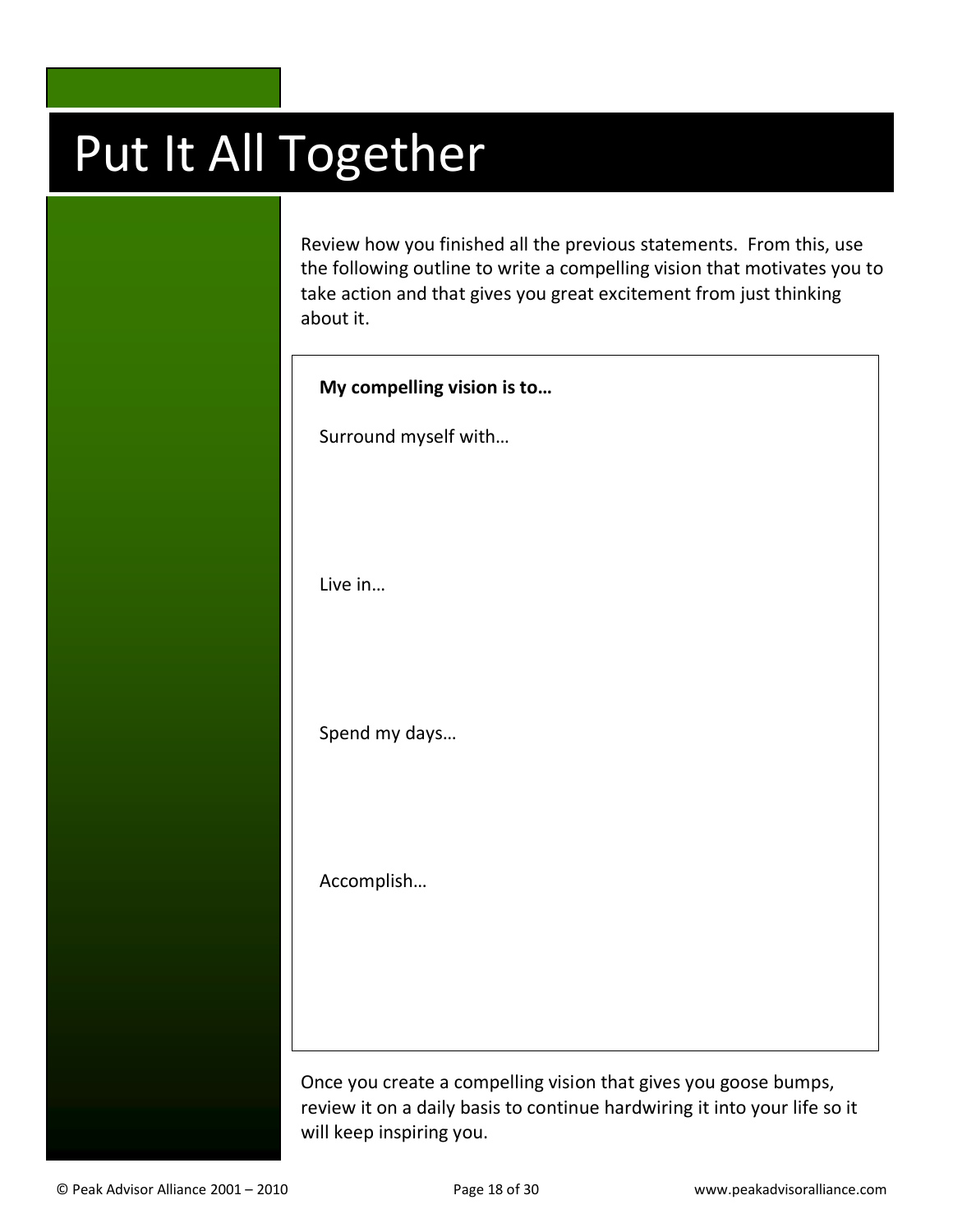# *Blueprinting Exercises*

*\_\_\_*

 *Develop a Personal & Professional Mission Statement*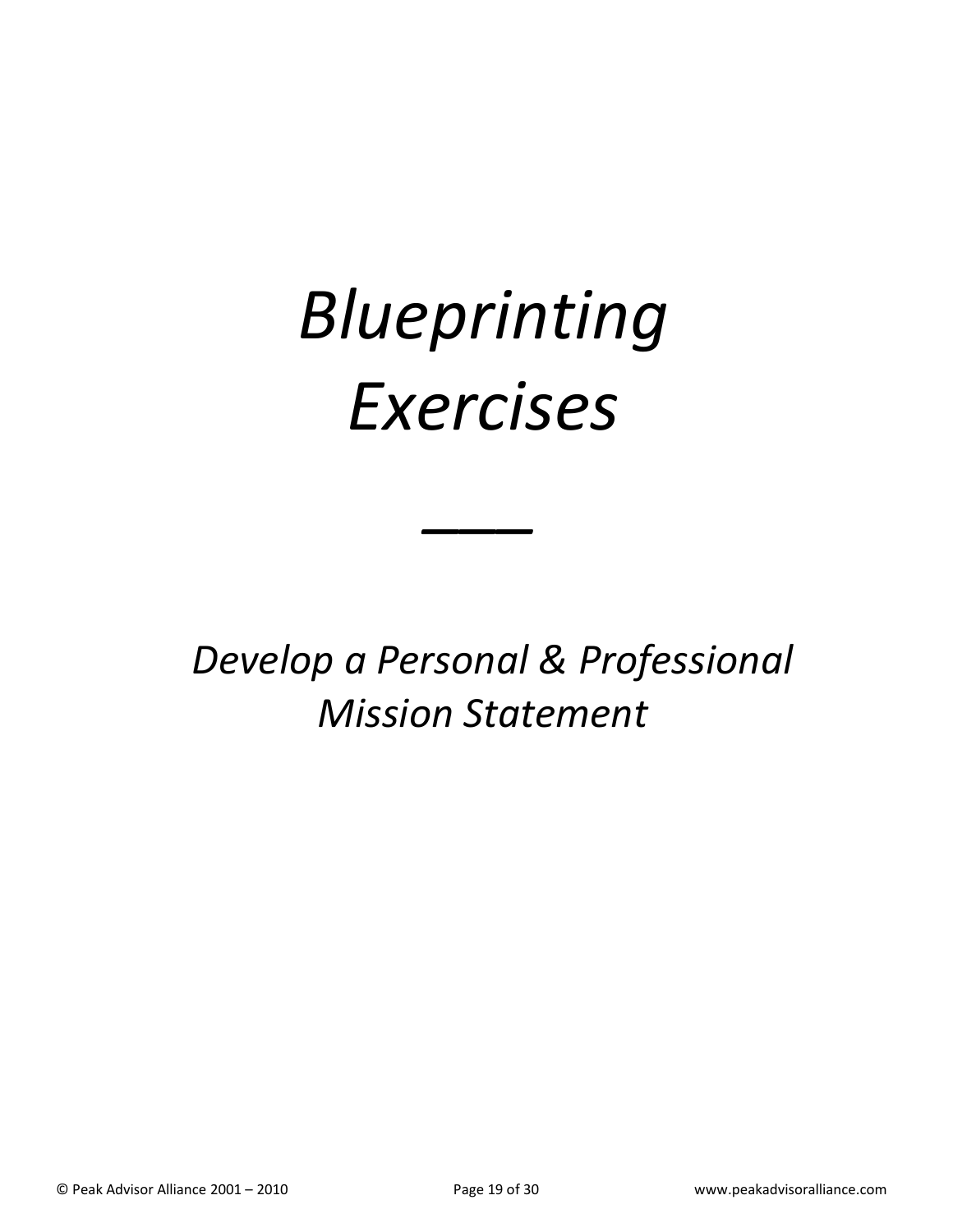### Step #4 – Develop a Personal & Professional Mission Statement

A mission statement is not simply a hokey statement that gets written once and then filed away. Rather, it is a living, breathing document that should be displayed prominently for visual reinforcement and should be internalized to keep your subconscious working on it. Spend time developing it, memorizing it, and living it, and you'll be pleasantly surprised at the results.

#### **Personal Mission Statement**

Creating a personal mission statement will be one of the most important things you do in your life. Therefore, please set aside some time for reflection and to complete it. It will evolve over time, but it is important to get a draft on paper so you can continue to shape it.

A personal mission statement is a bold statement about the kind of life you want to lead, who you want to be, and how you want to conduct yourself. It will serve as your lighthouse during difficult times and keep you motivated, focused, and true during your life. Share it with your spouse or significant other.

#### **Here's an example of a personal mission statement:**

"My mission is to be loving and loyal to my family and friends, lead a successful career that I enjoy, stay healthy, and take on any challenges that come my way.

I value my family, friends, spiritual fulfillment, sense of accomplishment, and enthusiasm. I value my relationship with God and live by the Golden Rule.

Throughout my life, I will always be supportive and loyal to my family and friends. I will be an active member in my place of worship and in my local community. I will use my financial management skills to help needy organizations keep their financial houses in order.

I will live life to the fullest and strongly believe that nothing is impossible."

Your personal mission statement may follow a similar format or you may want to modify it. The key is to make it personal, meaningful, and inspirational.

*Faith*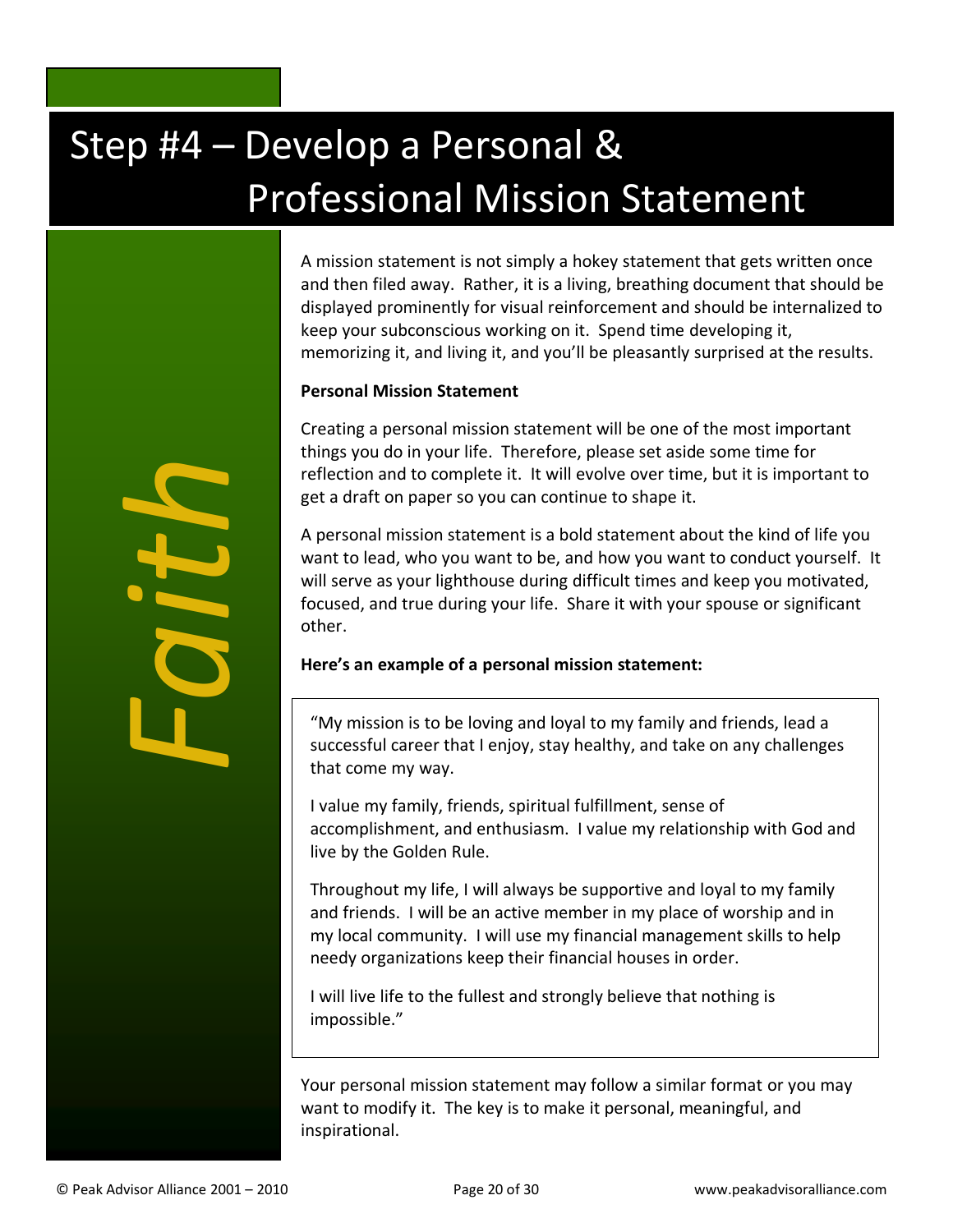# Personal Mission Statement

In this exercise, you'll create a personal mission statement.

A personal mission statement is your declaration of the kind of person you want to be. It answers such questions as: Who do I want to be? How do I conduct myself? What and who is important to me? Think of it as a daily guide to living.

**Directions:** Take some time to write a draft of your personal mission statement. The key is to get something down on paper. Let it percolate and then come back to it. Eventually, solidify and review it each day.

**Personal Mission Statement**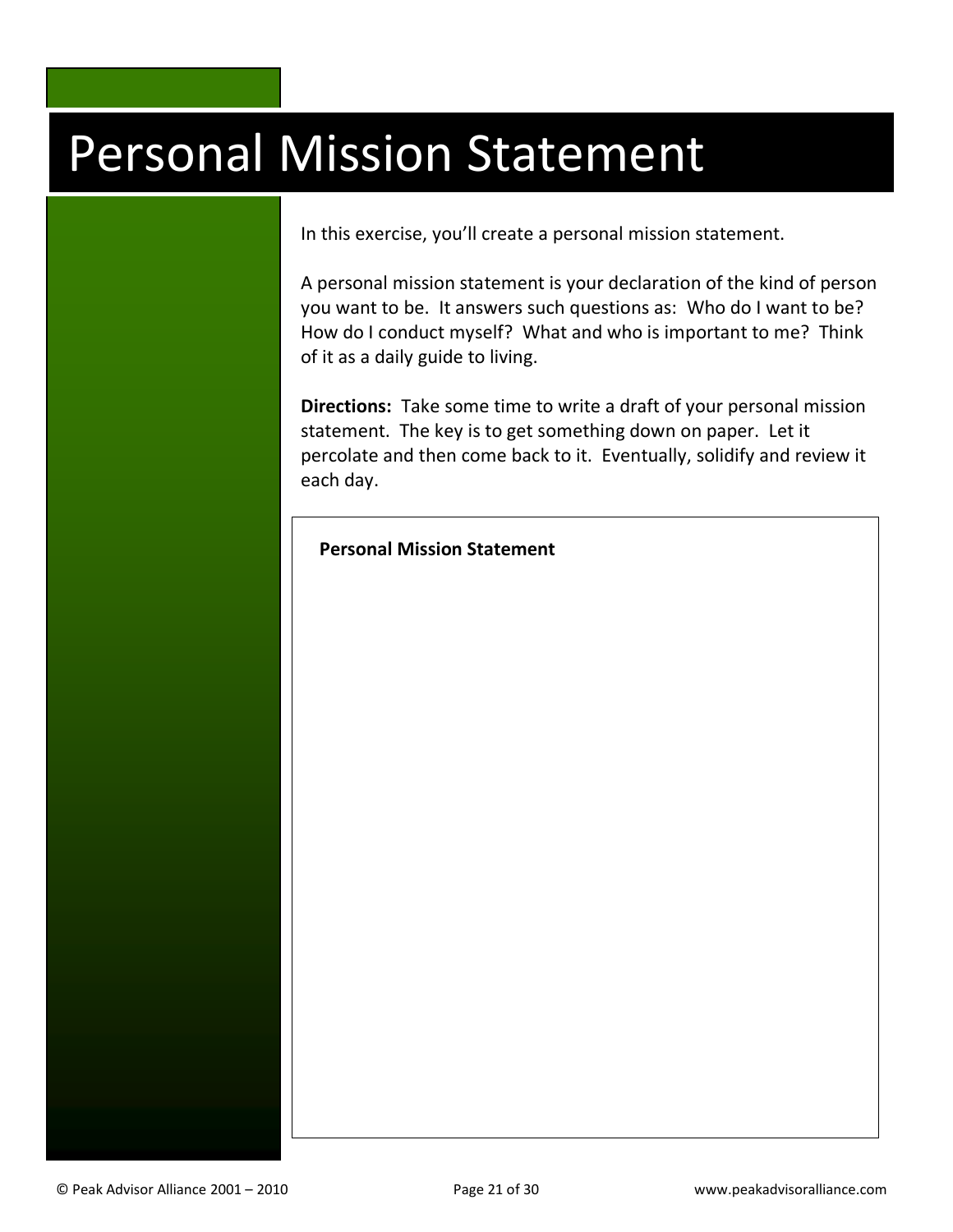# Professional Mission Statement

Your professional mission statement is your business guide. It can address such issues as who you are, why you exist, whom you serve, and what results your clients can expect. After you develop it, share it with your team and your clients. Let it permeate your office and guide you and your team's actions.

**Here are several examples of professional mission statements submitted by financial advisors:**

"To create a world of financial comfort by implementing custom solutions to individual needs!"

Here are several examples of professional mission statements<br>
submitted by financial advisors:<br>
"To create a world of financial comfort by implementing custom<br>
solutions to individual needs!"<br>
"We are dedicated to enhancin "We are dedicated to enhancing the quality of our clients' lives as we oversee their wealth to help them achieve their long-term goals and dreams. With our unmatched, superior service and guidance, we build strong relationships as we help simplify our clients' financial affairs, allowing them to focus on those areas that give their life meaning and purpose."

"To guide our clients through the process of obtaining financial peace of mind so that they can focus on the most important things in life."

"To guide our clients in making wise decisions based on Biblical principles for wealth management."

Similar to a personal mission statement, make it personal, meaningful, and inspirational. Both statements should be reasonably short and highly memorable. There's no set length to a mission statement. Just make sure you can remember it and it connects with you.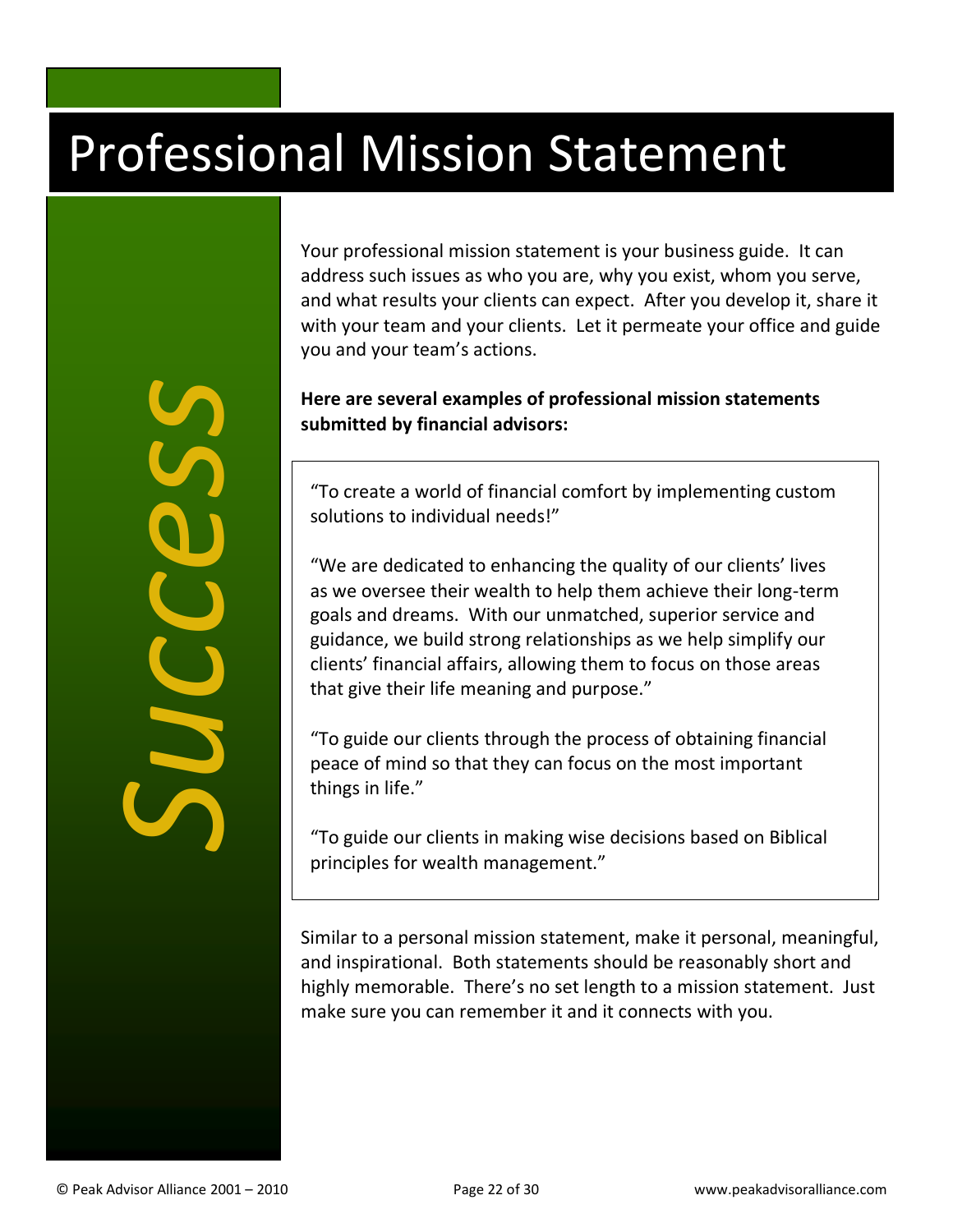# Professional Mission Statement

In this exercise, you'll create a professional mission statement.

A professional mission statement is your declaration of the kind of business/career you want to have. It answers such questions as: What does my firm do? How do we do it? Why do we exist? What can our clients expect? If you are an employee, and not a business owner, write it from the perspective of how you do your job.

**Directions:** Take some time to write a draft of your professional mission statement. The key is to get something down on paper. Let it percolate and then come back to it. Eventually, solidify and review it each day.

#### **Professional Mission Statement**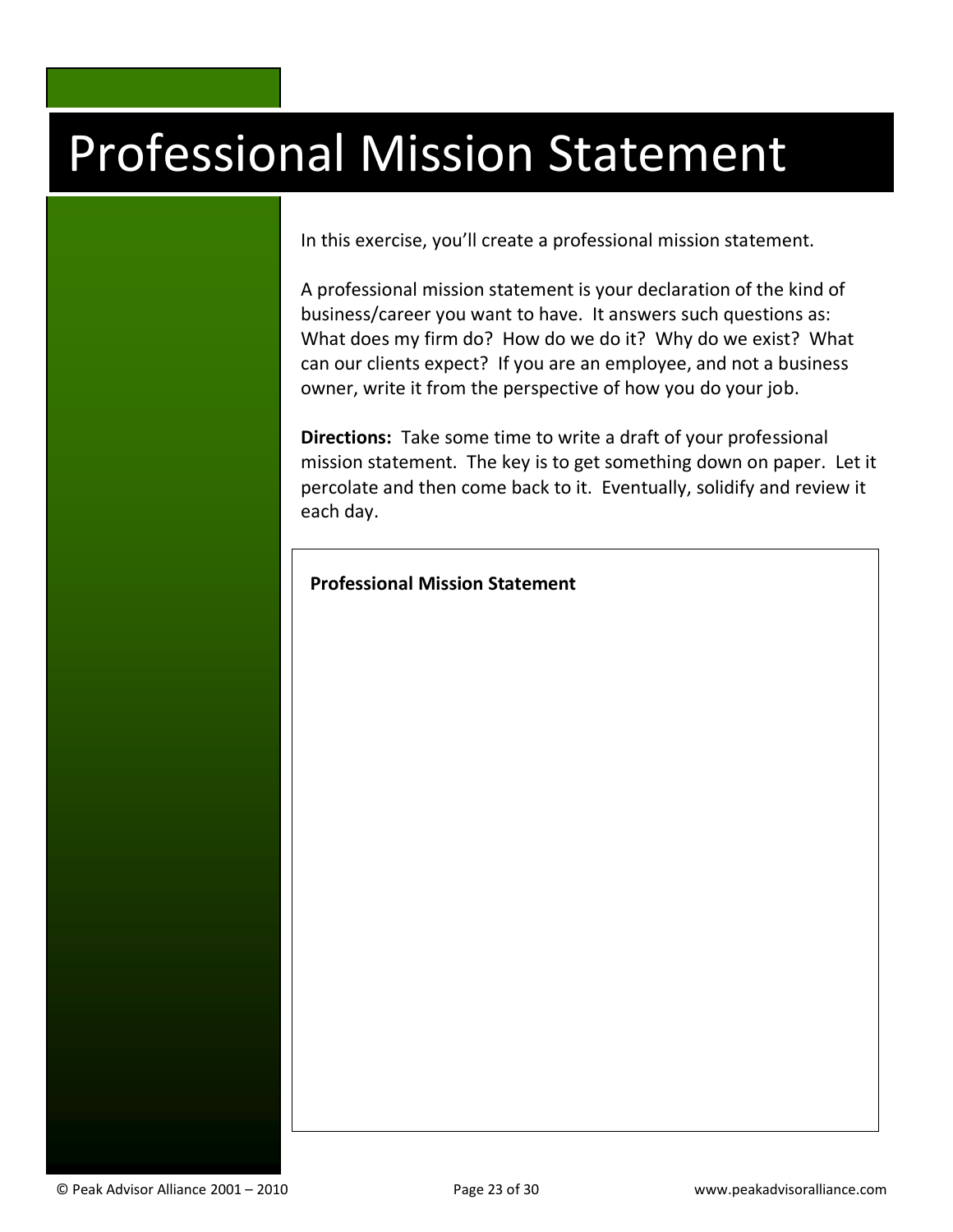### Step #5 – Set One-, Three-, Five-, & Ten-Year Goals

*Dreams*

We all have wants and desires. We all daydream about what it would be like to be living our ideal life. Unfortunately, despite what "The Secret" says, merely thinking about our ideal life will not get us our ideal life. We have to be clear about what we want, when we want it, why we want it, and we have to take positive action to make it happen. The goal-setting process is critical to making all this happen. As we set goals, make sure they are SMACcertified – Specific, Measurable, Achievable, and Compatible.

One of the keys to goal-setting is to tie them into your compelling vision. Your compelling vision is a lifetime pursuit. To make that manageable, you have to break it into pieces. To do this, complete the goal-setting and action planning exercises. As you set goals, start by reviewing your compelling vision and then work backwards. To pursue your vision, what has to happen in 10 years, 5 years, 3 years, and 1 year? Determine what age you, your spouse, and your children will be at each of those time periods. Identify the goal then determine the one activity that will have the greatest impact on reaching that goal. Also, identify the reward you will get by reaching the goal. Here are examples of categories in which you might want to set goals:

- Attitude are there any attitudes or limiting beliefs you need to change in order to reach your compelling vision?
- Career what do you want to accomplish in your professional life?
- $Eductation do$  you need additional knowledge that will help you pursue your vision?
- Family how can you improve your relationships?
- Financial what net worth are you striving for? What business financial goals do you have?
- Physical what specific physical goals can you set? Do you want to be a certain weight? Do you want to exercise a certain amount? Is there a challenging physical goal you'd like to achieve such as climbing Mount Rainier?
- $Rercation what do you want to do in your free time that will$ rejuvenate you?
- Community what do you want to do for your community? What legacy do you want to leave?
- Spiritual how do you want to grow in your spirituality?

Once you've set your goals, transfer them to the Visualize and Realize page coming up. This will neatly summarize your compelling vision and all the activities that have to take place to make it happen.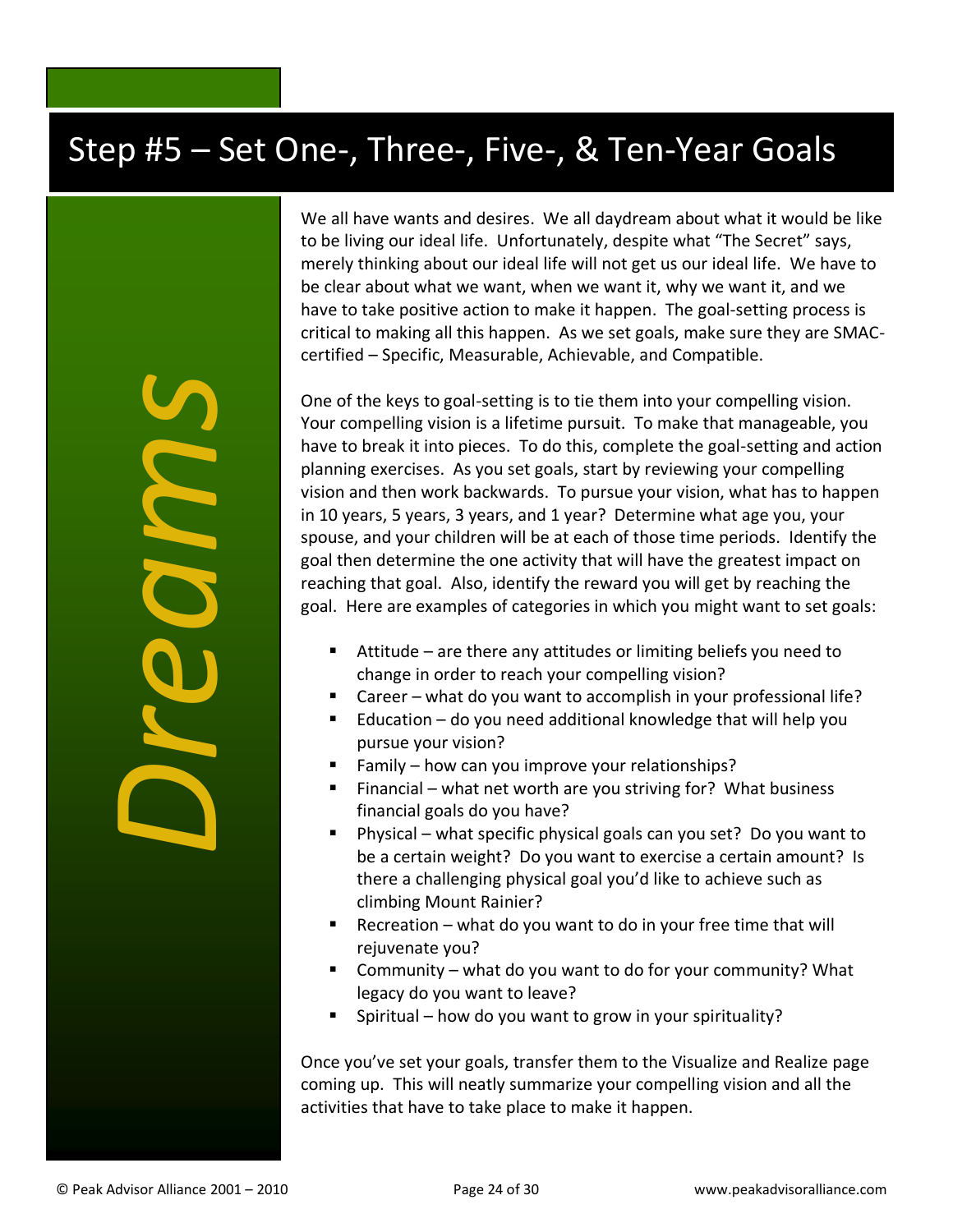## Goals

#### Sample – One-Year Goals

| <b>GOAL</b>                                                                       | <b>KEY ACTIVITY TO ACHIEVE</b>                                                              | <b>REWARD</b>                                                                   |
|-----------------------------------------------------------------------------------|---------------------------------------------------------------------------------------------|---------------------------------------------------------------------------------|
| Change my belief system from<br>scarcity to abundance                             | Read appropriate books and<br>listen to the right speakers and<br>take them to heart        | A better outlook on life                                                        |
| Take a two-week family<br>vacation                                                | Schedule it                                                                                 | Grow closer as a family, smiling<br>faces, new experiences                      |
| Exercise vigorously at least 5<br>days per week                                   | Join the local health club, get up<br>by 5:15 a.m., hire a personal<br>trainer for 6 months | Great health, feel good, more<br>energy                                         |
| Break 80 in golf                                                                  | More practice and focus on<br>eliminating double bogies                                     | New set of clubs                                                                |
| Become a member of the<br>leadership team at my place of<br>worship               | Express my desire and follow<br>the protocol to obtain the<br>position                      | Being able to help people                                                       |
| Meditate at least 15 minutes a<br>day                                             | Find a consistent time that<br>works and create a peaceful<br>space                         | Stress reduction, clear mind,<br>greater understanding                          |
| Spend 5 hours per week helping<br>kids with homework or as much<br>time as needed | Let kids know I'm available and<br>make it a priority                                       | Smarter, happier kids,<br>satisfaction from helping, grow<br>closer to the kids |

**Directions:** On the following pages, write down your goals for the next 1-, 3-, 5-, and 10-year periods. After that, transfer the goals that relate to you achieving your compelling vision on the Visualize and Realize page.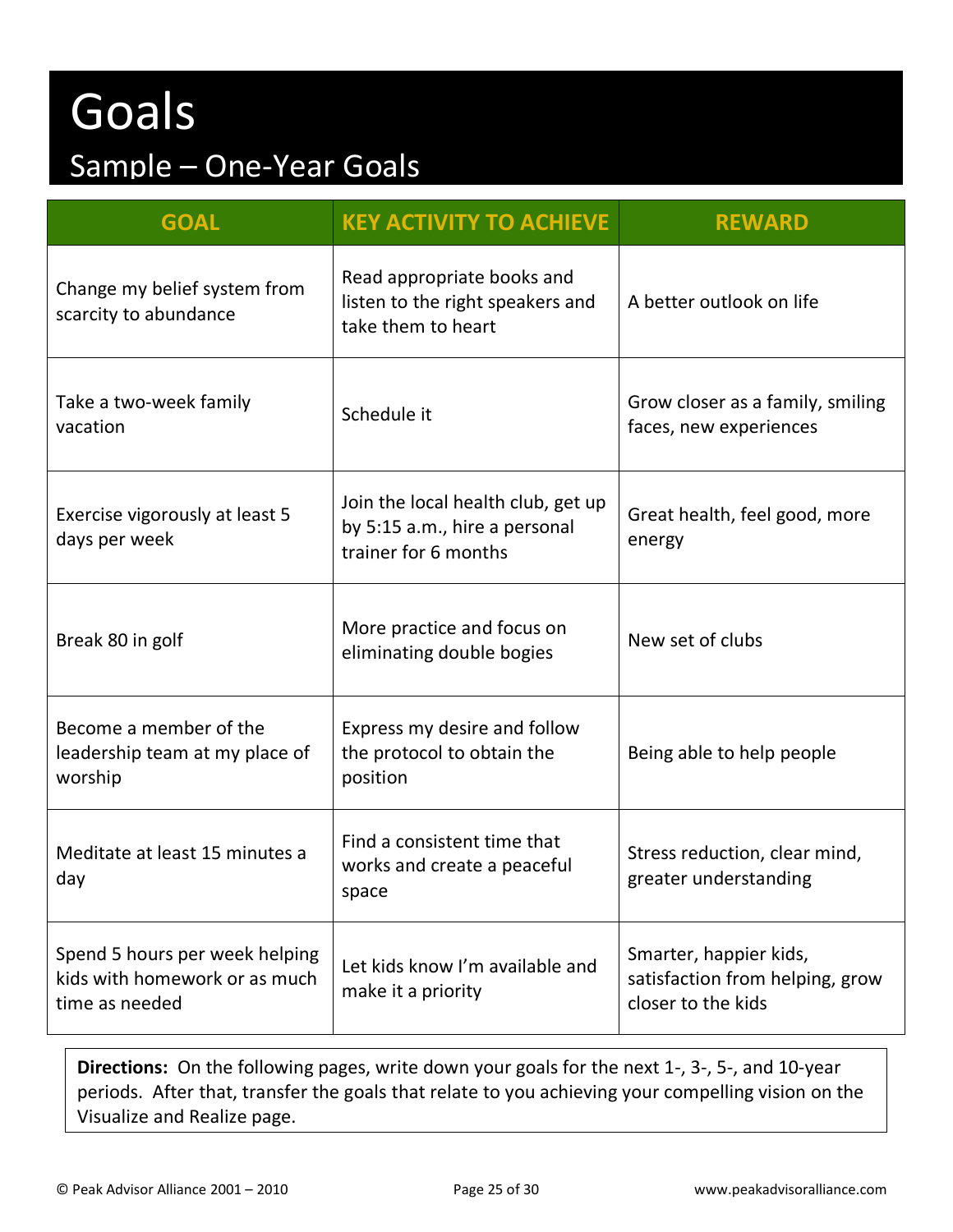# One-Year Goals

| My Age:     | <b>Spouse's Age:</b>           | <b>Kids' Ages:</b> |
|-------------|--------------------------------|--------------------|
| <b>GOAL</b> | <b>KEY ACTIVITY TO ACHIEVE</b> | <b>REWARD</b>      |
|             |                                |                    |
|             |                                |                    |
|             |                                |                    |
|             |                                |                    |
|             |                                |                    |
|             |                                |                    |
|             |                                |                    |
|             |                                |                    |
|             |                                |                    |
|             |                                |                    |
|             |                                |                    |
|             |                                |                    |
|             |                                |                    |
|             |                                |                    |
|             |                                |                    |
|             |                                |                    |
|             |                                |                    |
|             |                                |                    |
|             |                                |                    |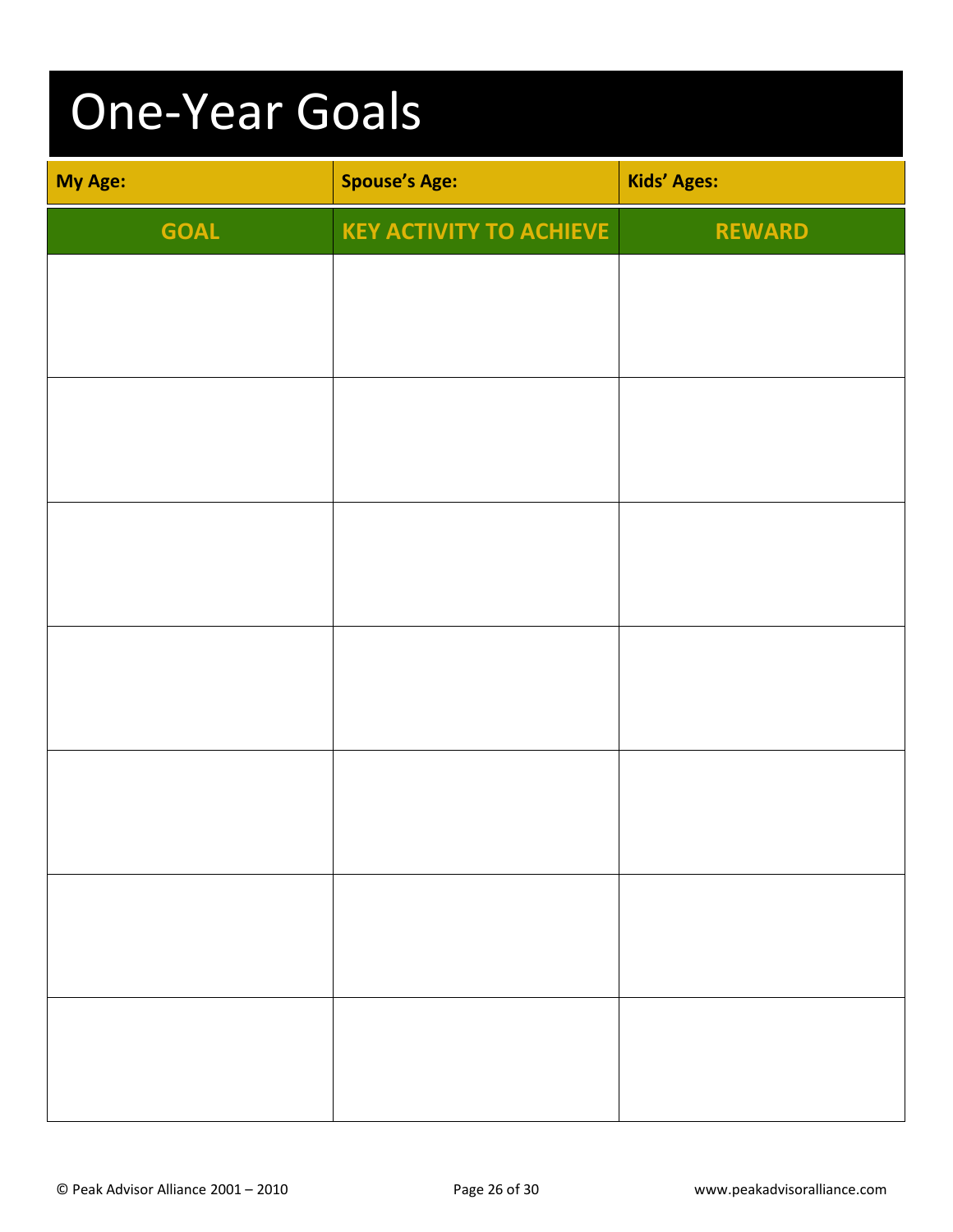# Three-Year Goals

| My Age:     | <b>Spouse's Age:</b>           | <b>Kids' Ages:</b> |
|-------------|--------------------------------|--------------------|
| <b>GOAL</b> | <b>KEY ACTIVITY TO ACHIEVE</b> | <b>REWARD</b>      |
|             |                                |                    |
|             |                                |                    |
|             |                                |                    |
|             |                                |                    |
|             |                                |                    |
|             |                                |                    |
|             |                                |                    |
|             |                                |                    |
|             |                                |                    |
|             |                                |                    |
|             |                                |                    |
|             |                                |                    |
|             |                                |                    |
|             |                                |                    |
|             |                                |                    |
|             |                                |                    |
|             |                                |                    |
|             |                                |                    |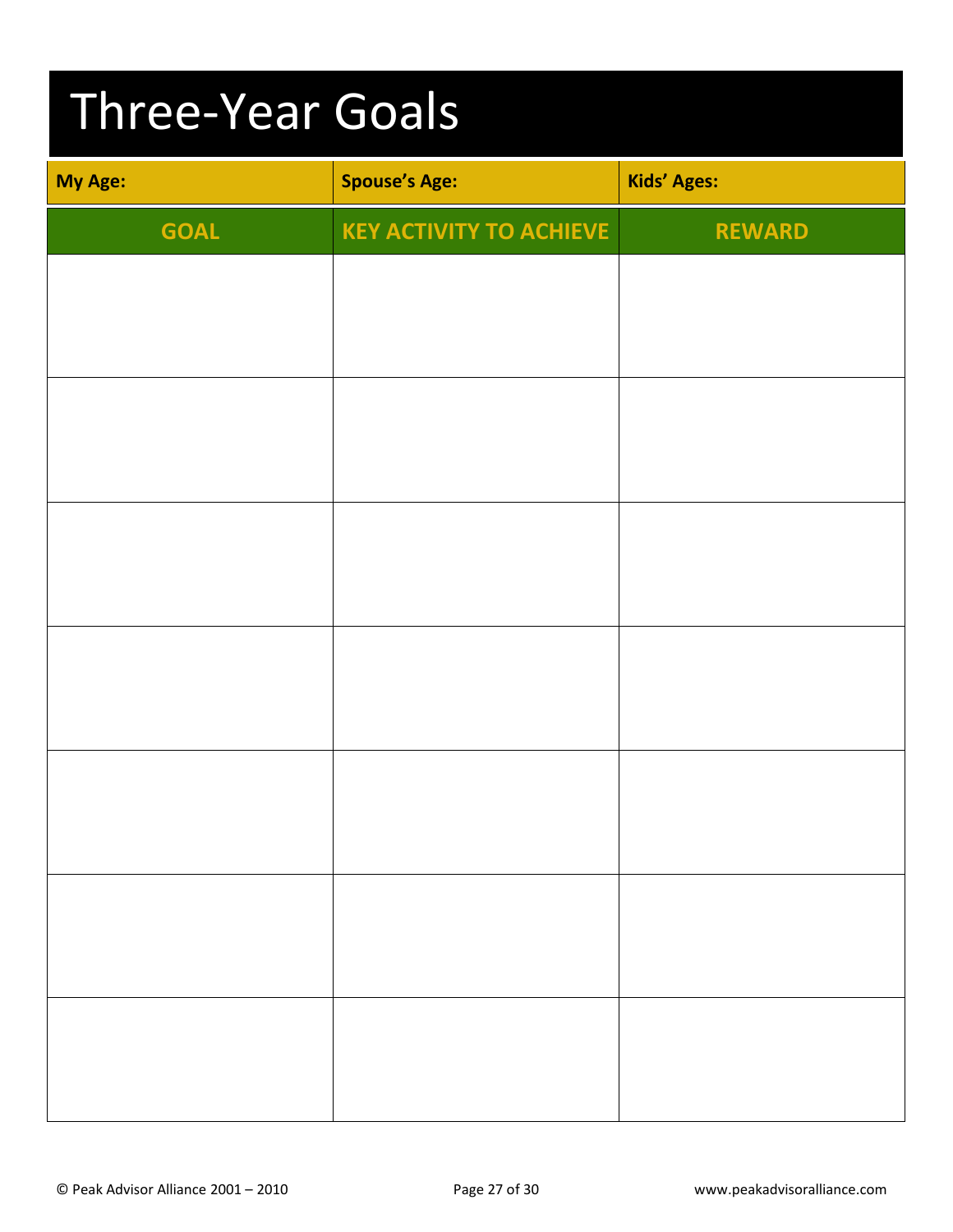# Five-Year Goals

| My Age:     | <b>Spouse's Age:</b>           | <b>Kids' Ages:</b> |
|-------------|--------------------------------|--------------------|
| <b>GOAL</b> | <b>KEY ACTIVITY TO ACHIEVE</b> | <b>REWARD</b>      |
|             |                                |                    |
|             |                                |                    |
|             |                                |                    |
|             |                                |                    |
|             |                                |                    |
|             |                                |                    |
|             |                                |                    |
|             |                                |                    |
|             |                                |                    |
|             |                                |                    |
|             |                                |                    |
|             |                                |                    |
|             |                                |                    |
|             |                                |                    |
|             |                                |                    |
|             |                                |                    |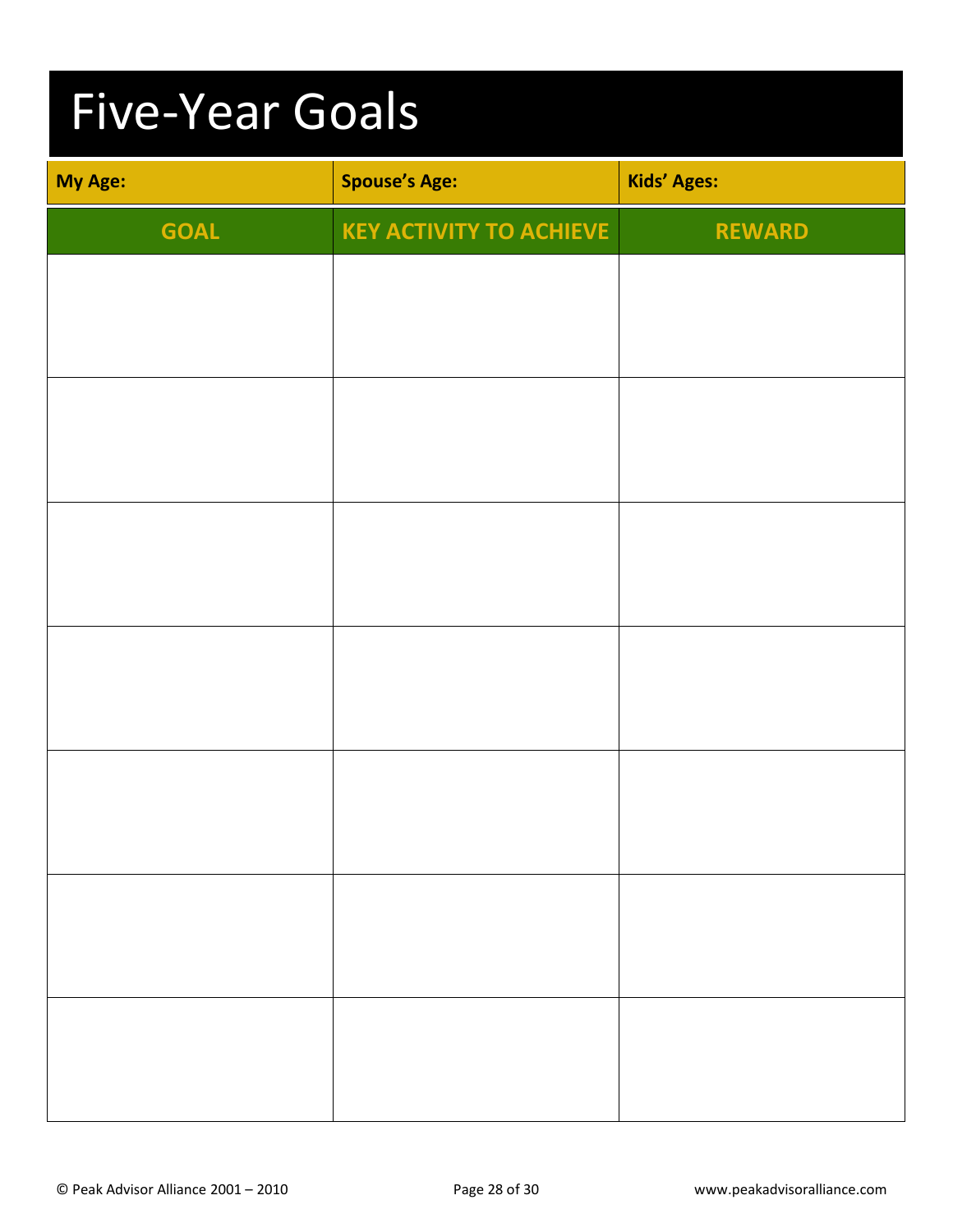# Ten-Year Goals

| My Age:     | <b>Spouse's Age:</b>           | <b>Kids' Ages:</b> |
|-------------|--------------------------------|--------------------|
| <b>GOAL</b> | <b>KEY ACTIVITY TO ACHIEVE</b> | <b>REWARD</b>      |
|             |                                |                    |
|             |                                |                    |
|             |                                |                    |
|             |                                |                    |
|             |                                |                    |
|             |                                |                    |
|             |                                |                    |
|             |                                |                    |
|             |                                |                    |
|             |                                |                    |
|             |                                |                    |
|             |                                |                    |
|             |                                |                    |
|             |                                |                    |
|             |                                |                    |
|             |                                |                    |
|             |                                |                    |